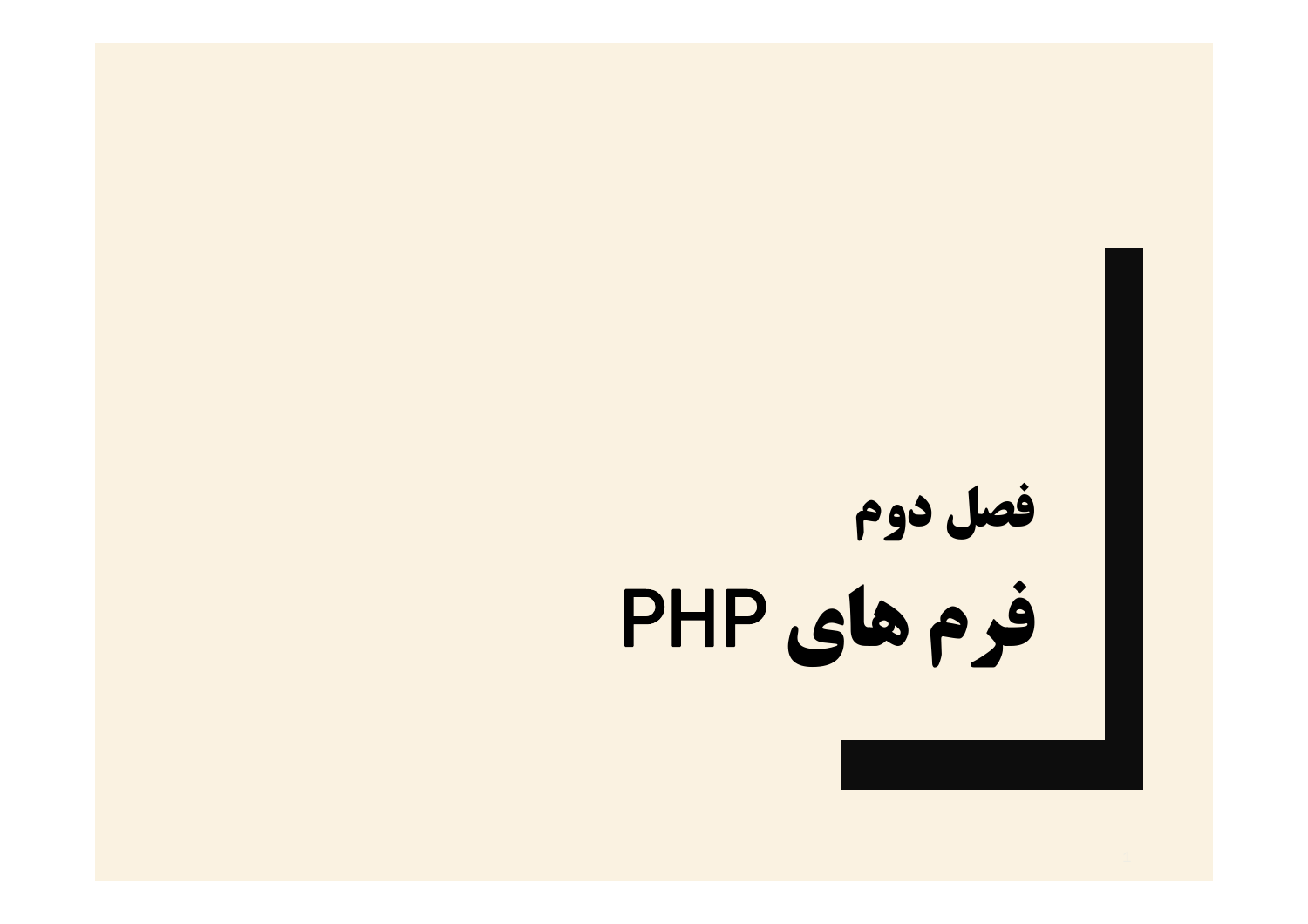■ The example below displays a simple HTML form with two input fields and a submit button:

<html> <body>

```
<form action="welcome.php" method="post">
Name: <input type="text" name="name"><br>
E-mail: <input type="text" name="email"><br>
<input type="submit">
</form>
```
</body> </html>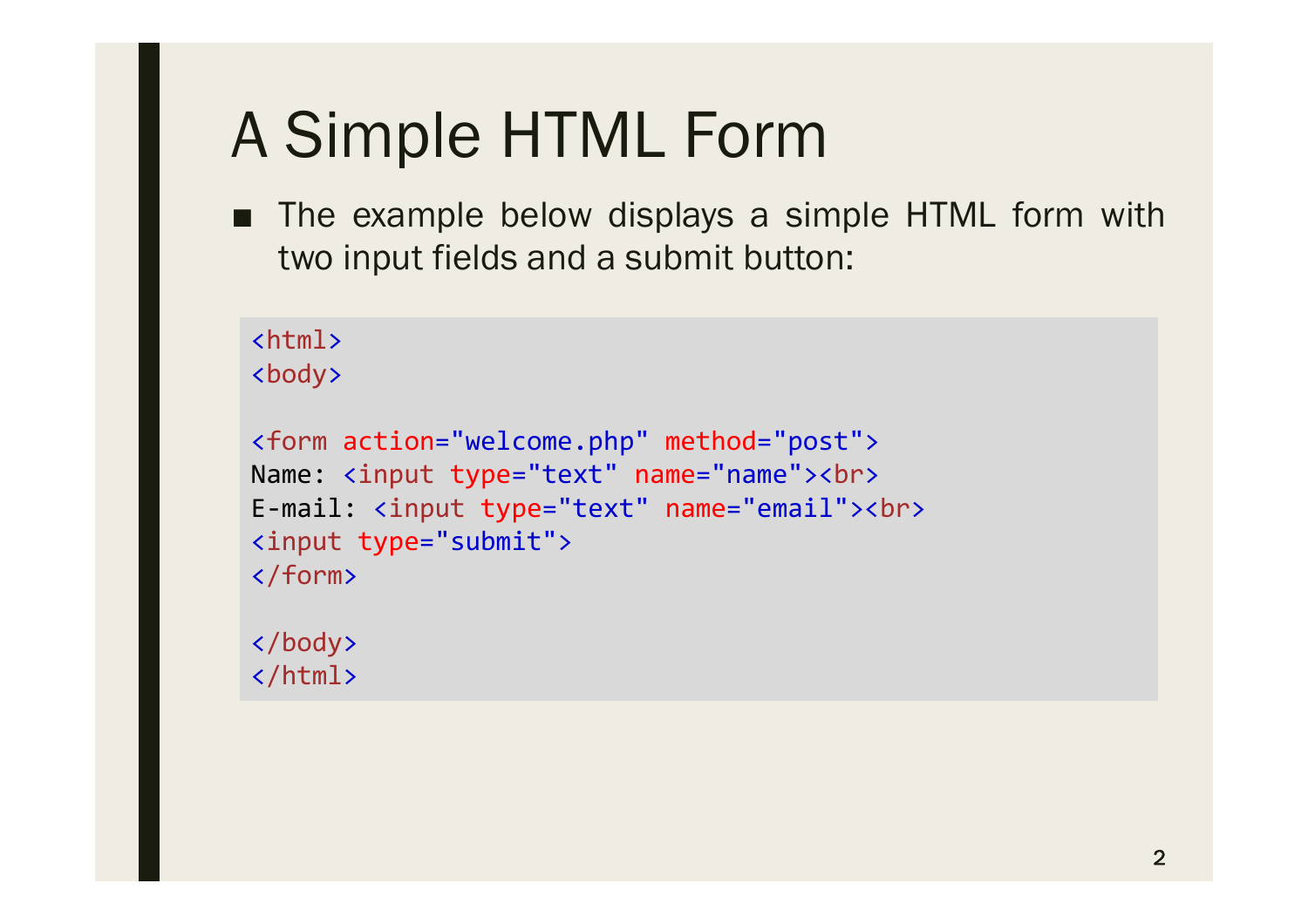- When the user fills out the form above and clicks the submit button, the form data is sent for processing to a PHP file named "welcome.php". The form data is sent with the HTTP POST method.
- To display the submitted data you could simply echo all the variables. The "welcome.php" looks like this:

```
\langlehtml\rangle<body>
Welcome <?php echo $ POST["name"]; ?><br>
Your email address is: <?php echo $_POST["email"]; ?>
</body>
</html>
```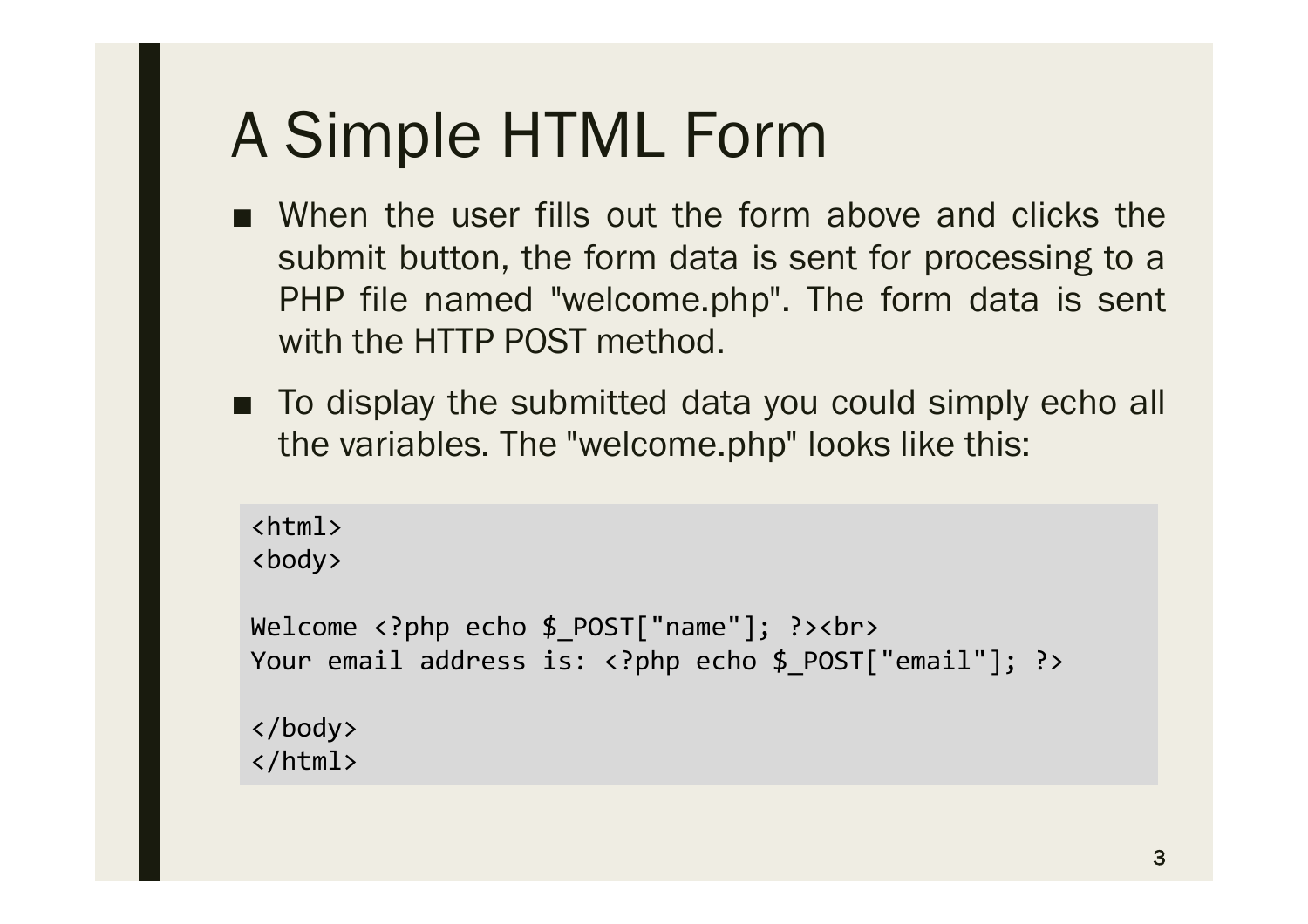■ The output could be something like this:

Welcome John Your email address is john.doe@example.com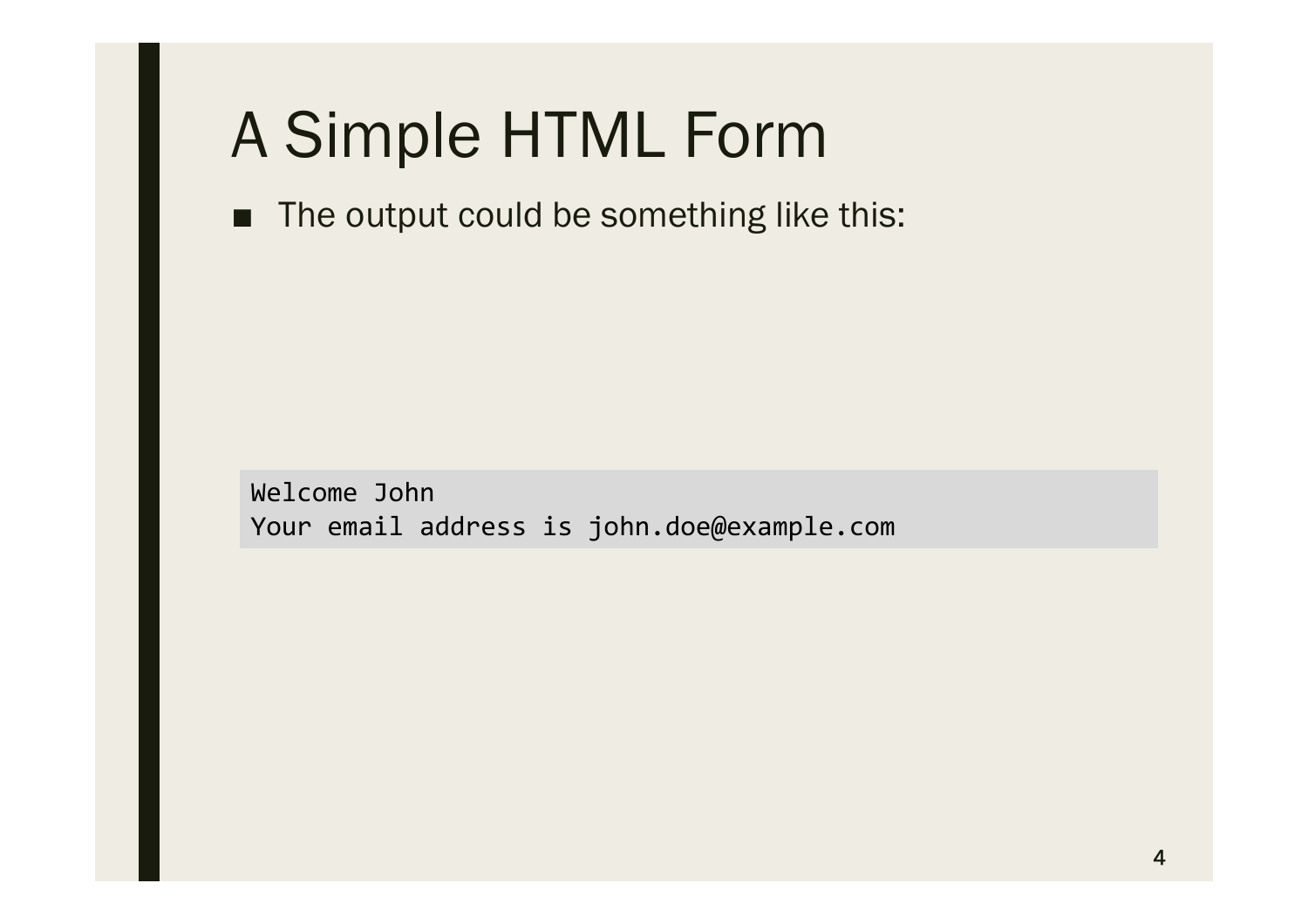■ The same result could also be achieved using the HTTP GET method:

<html> <body>

```
<form action="welcome_get.php" method="get">
Name: <input type="text" name="name"><br>
E-mail: <input type="text" name="email"><br>
<input type="submit">
</form>
```
</body> </html>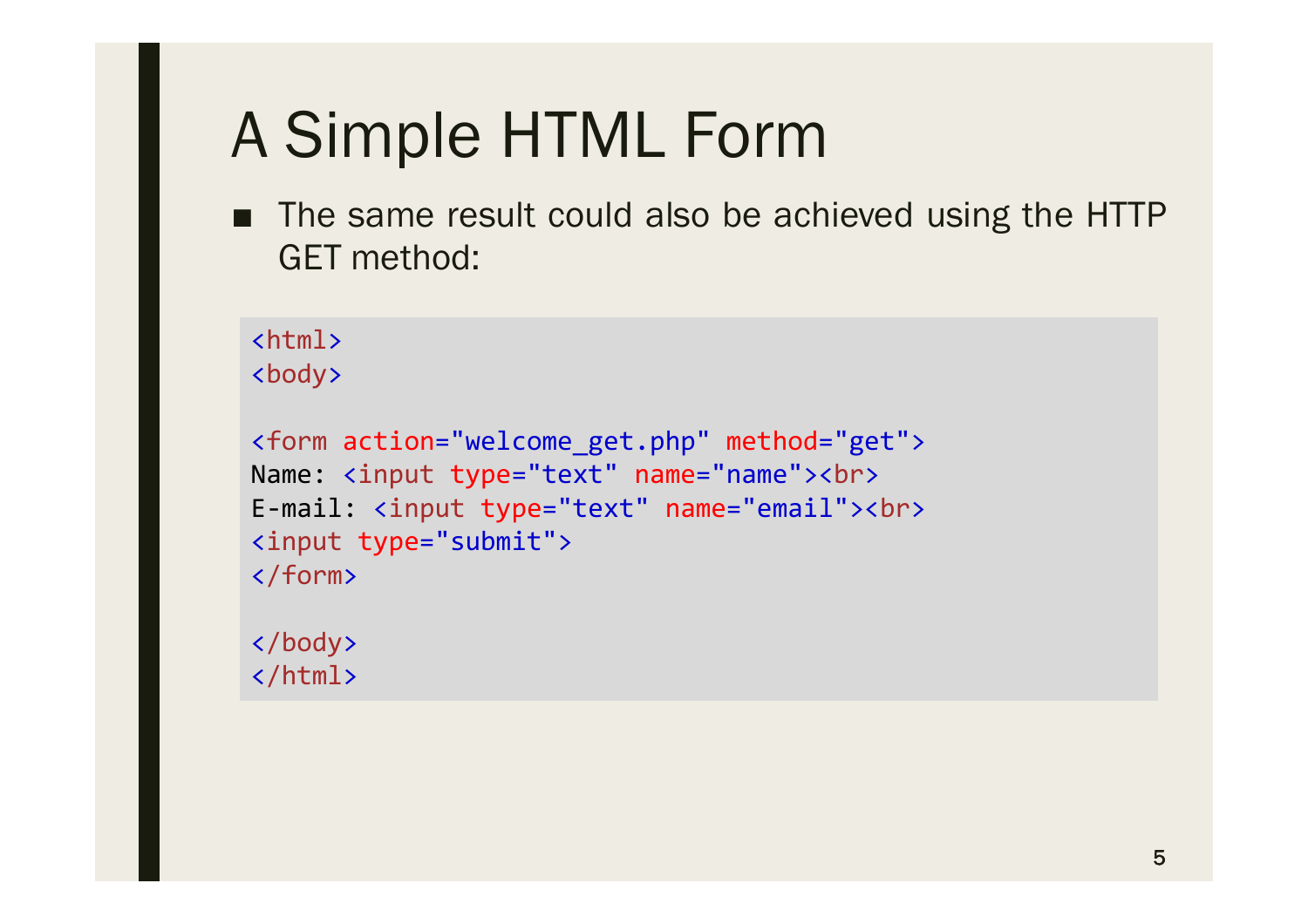■ and "welcome\_get.php" looks like this:

```
<html>
<body>
Welcome <?php echo $_GET["name"]; ?><br>
Your email address is: <?php echo $ GET["email"]; ?>
```
</body> </html>

■ The code above is quite simple. However, the most important thing is missing. You need to validate form data to protect your script from malicious code.



Think SECURITY when processing PHP forms!

*This page does not contain any form validation, it just shows how you can send and retrieve form data.*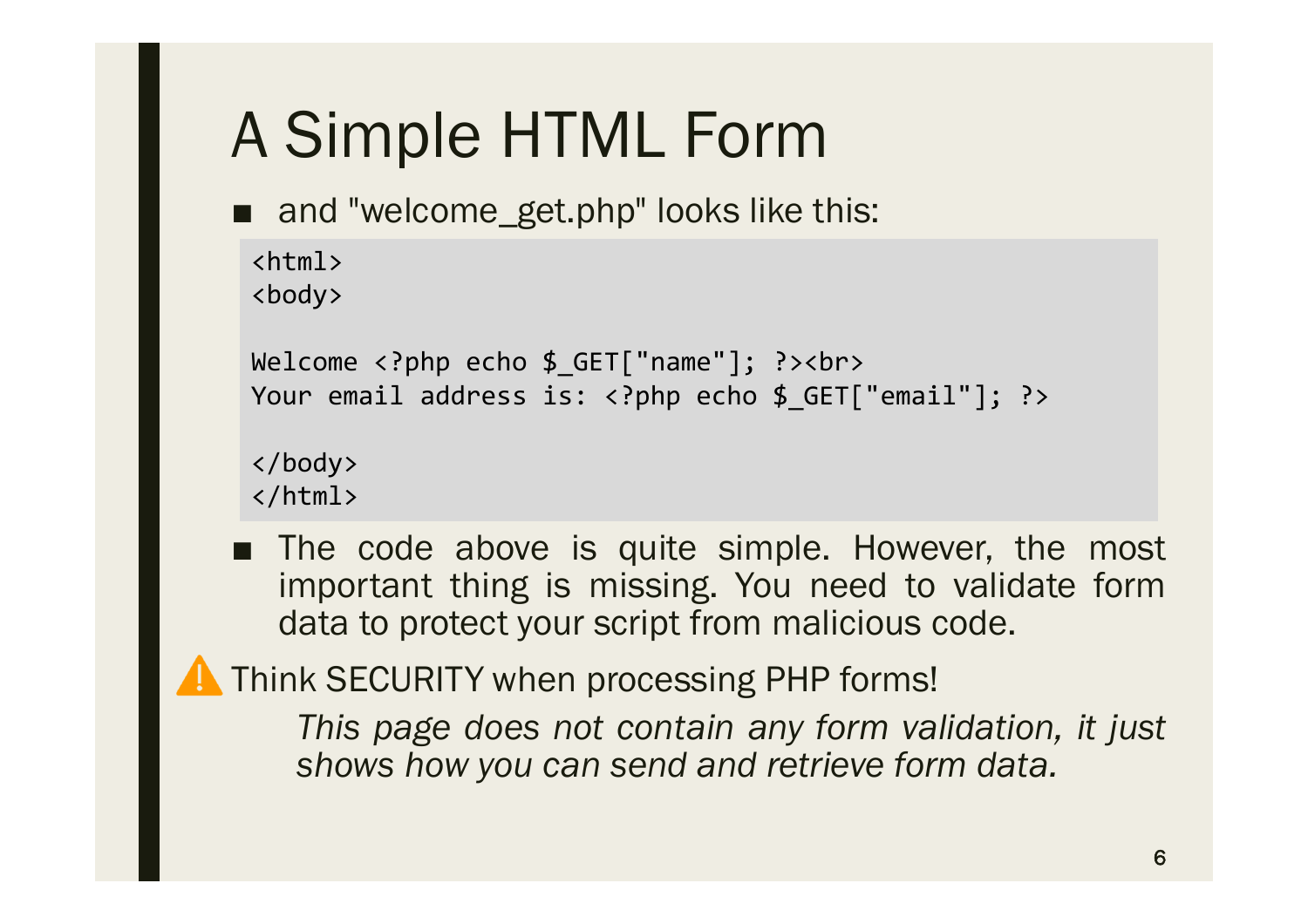# GET vs. POST

- Both GET and POST create an array (e.g. array( key1 => value1, key2 => value2, key3 => value3, ...)). This array holds key/value pairs, where keys are the names of the form controls and values are the input data from the user.
- Both GET and POST are treated as \$\_GET and \$\_POST. These are superglobals, which means that they are always accessible, regardless of scope - and you can access them from any function, class or file without having to do anything special.
- \$ GET is an array of variables passed to the current script via the URL parameters.
- \$\_POST is an array of variables passed to the current script via the HTTP POST method.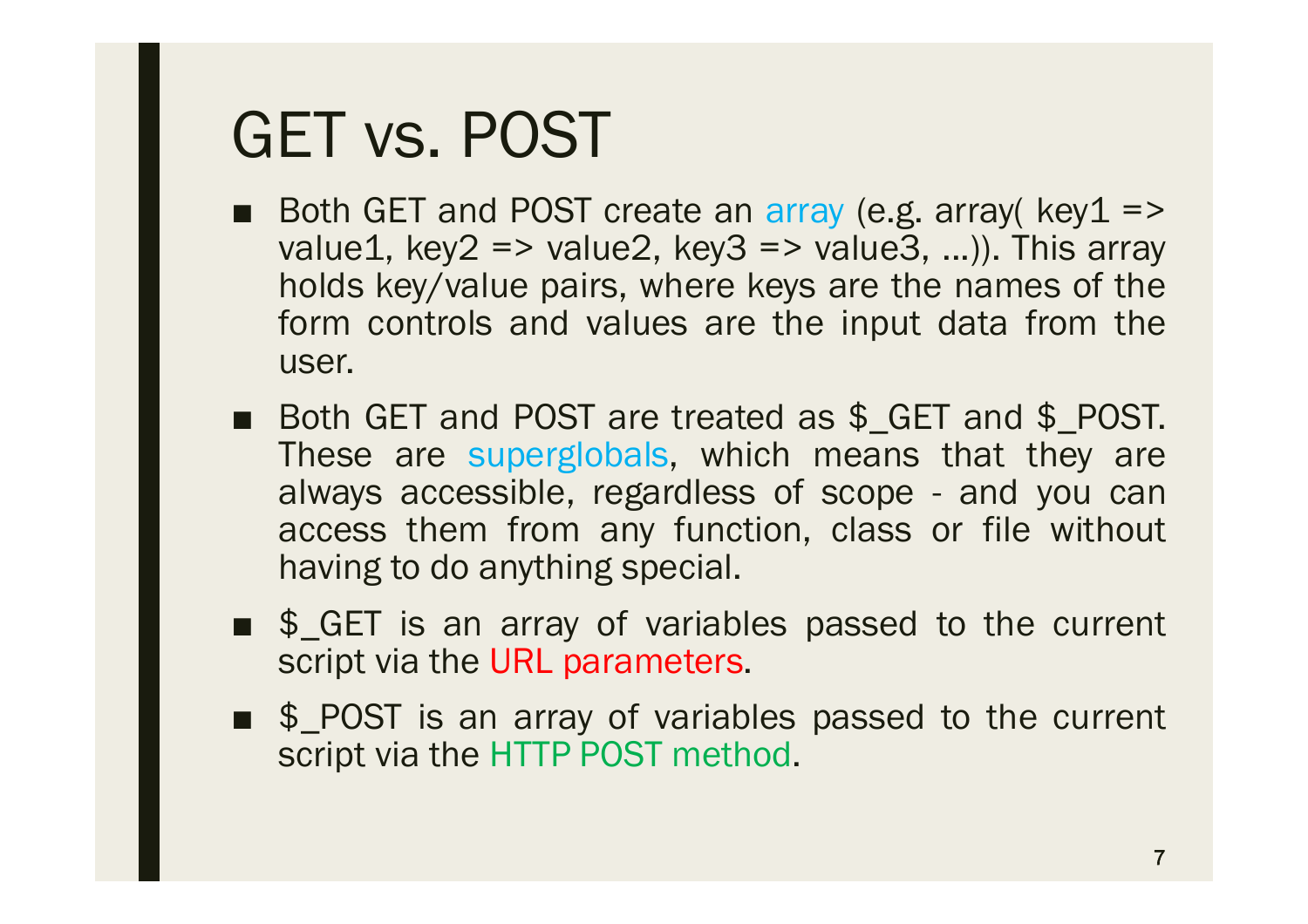# When to use GET?

- Information sent from a form with the GET method is visible to everyone (all variable names and values are displayed in the URL). GET also has limits on the amount of information to send. The limitation is about 2000 characters. However, because the variables are displayed in the URL, it is possible to bookmark the page. This can be useful in some cases.
- GET may be used for sending non-sensitive data.

A GET should NEVER be used for sending passwords or other sensitive information!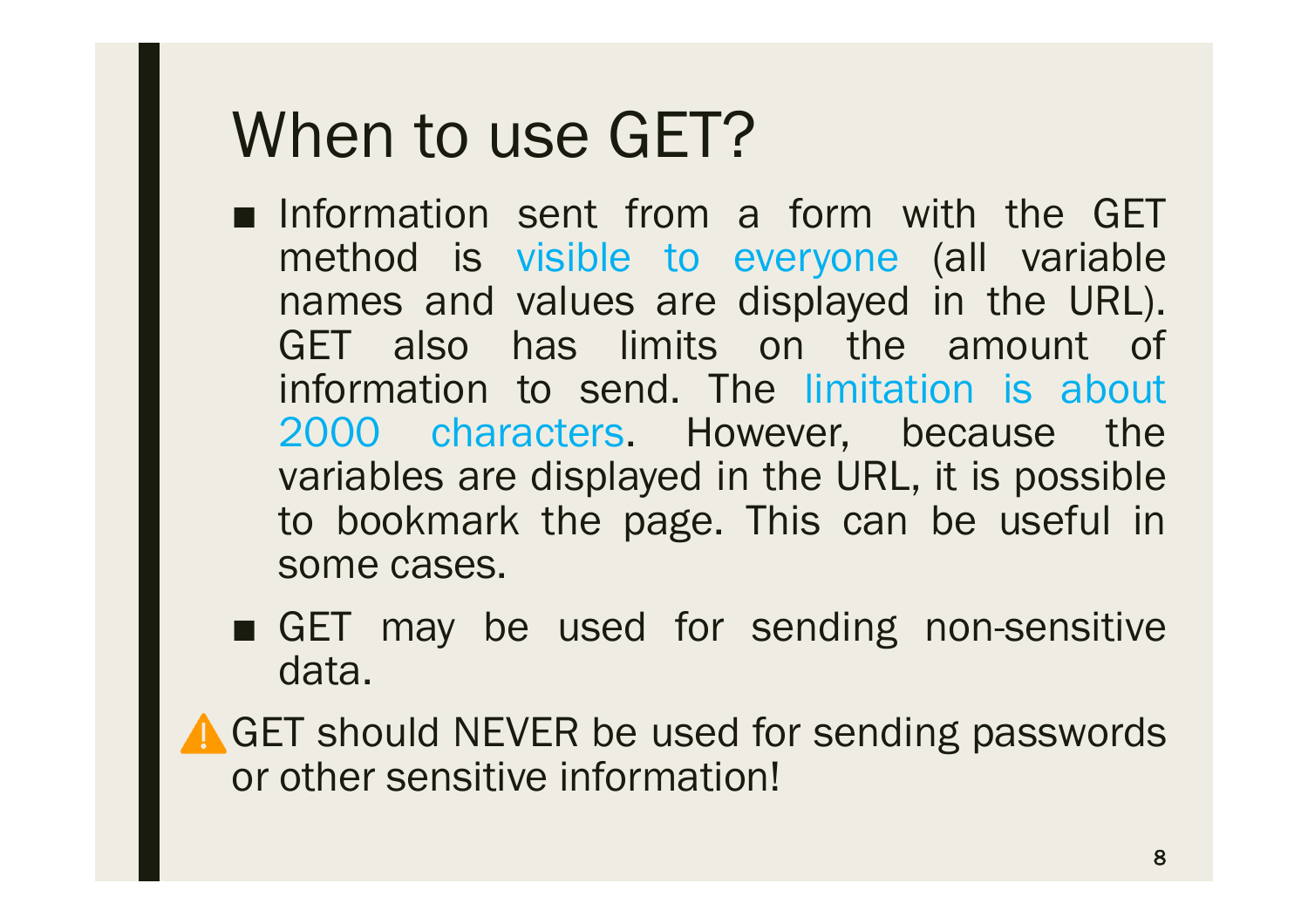# When to use POST?

- Information sent from a form with the POST method is invisible to others (all names/values are embedded within the body of the HTTP request) and has no limits on the amount of information to send.
- Moreover POST supports advanced functionality such as support for multi-part binary input while uploading files to server.
- However, because the variables are not displayed in the URL, it is not possible to bookmark the page.

Developers prefer POST for sending form data.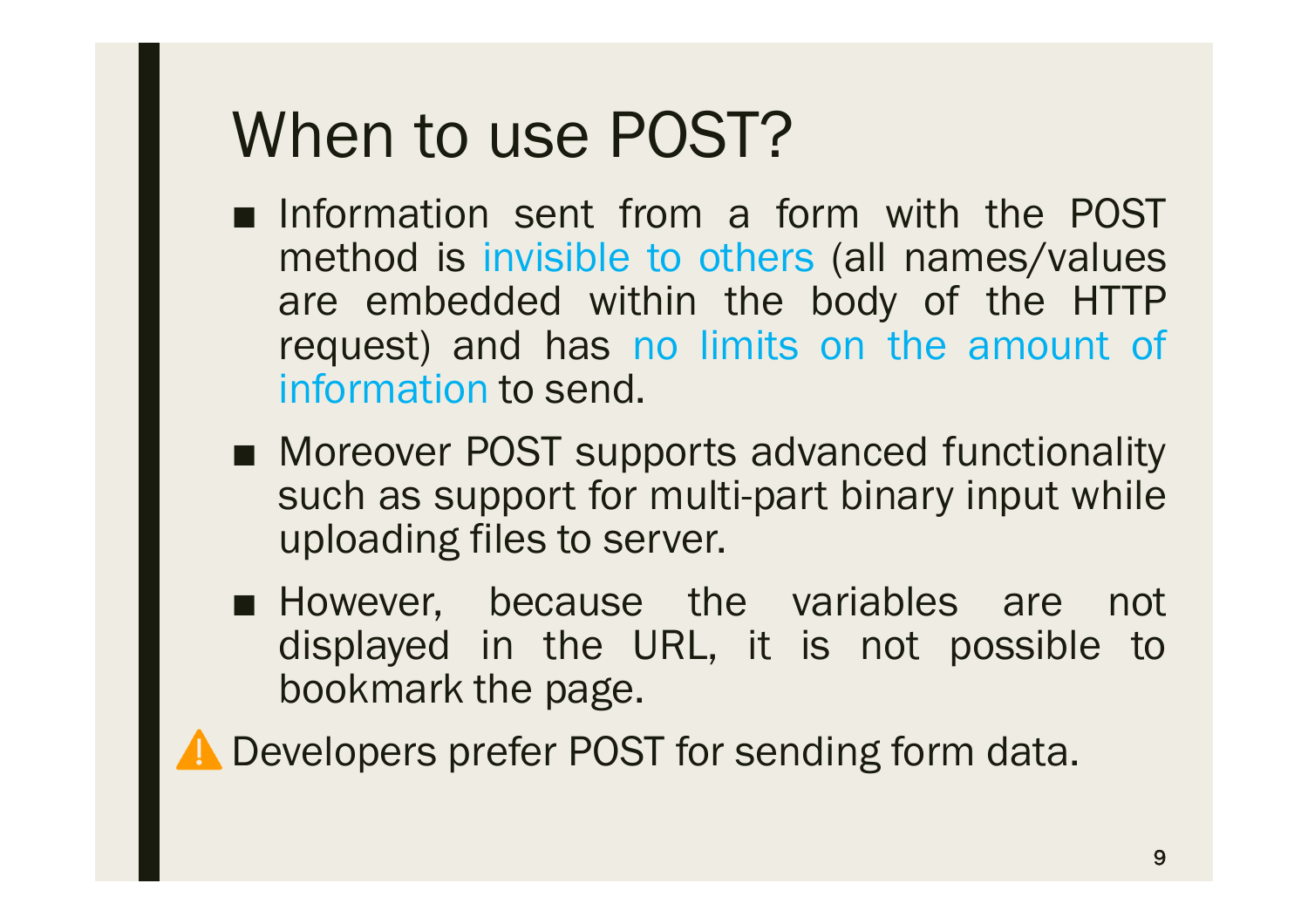■ The HTML form we will be working at in these chapters, contains various input fields: required and optional text fields, radio buttons, and a submit button:

| * required field            |  |  |
|-----------------------------|--|--|
| 寒<br>Name:                  |  |  |
| E-mail:<br>寒                |  |  |
| Website:                    |  |  |
|                             |  |  |
| Comment:                    |  |  |
| Gender: Female Male Other * |  |  |
| Submit                      |  |  |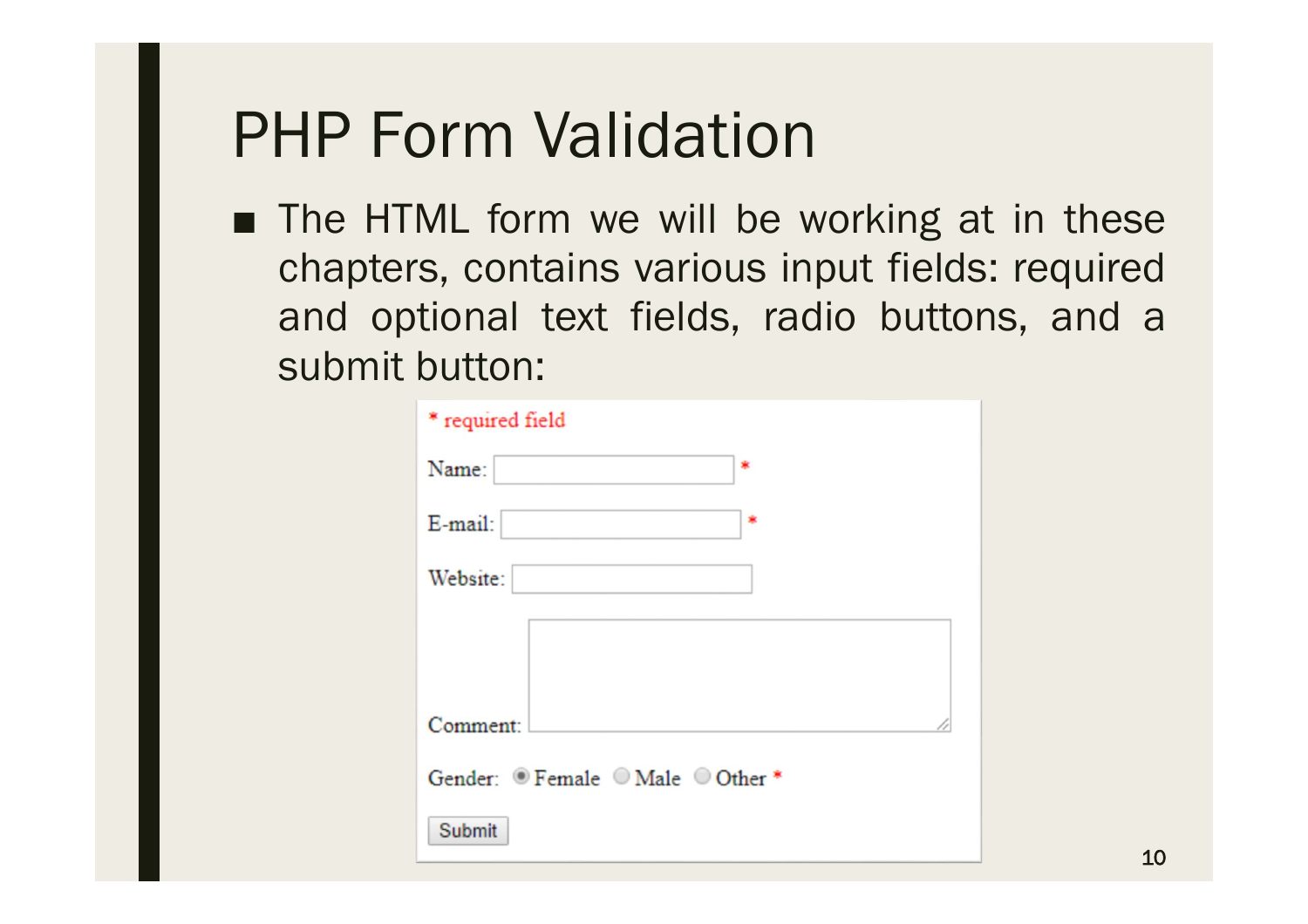■ The validation rules for the form above are as follows:

| <b>Field</b> | <b>Validation Rules</b>                                           |
|--------------|-------------------------------------------------------------------|
| <b>Name</b>  | Required. + Must only contain letters and whitespace              |
| E-mail       | Required. $+$ Must contain a valid email address (with $@$ and .) |
| Website      | Optional. If present, it must contain a valid URL                 |
| Comment      | Optional. Multi-line input field (textarea)                       |
| Gender       | Required. Must select one                                         |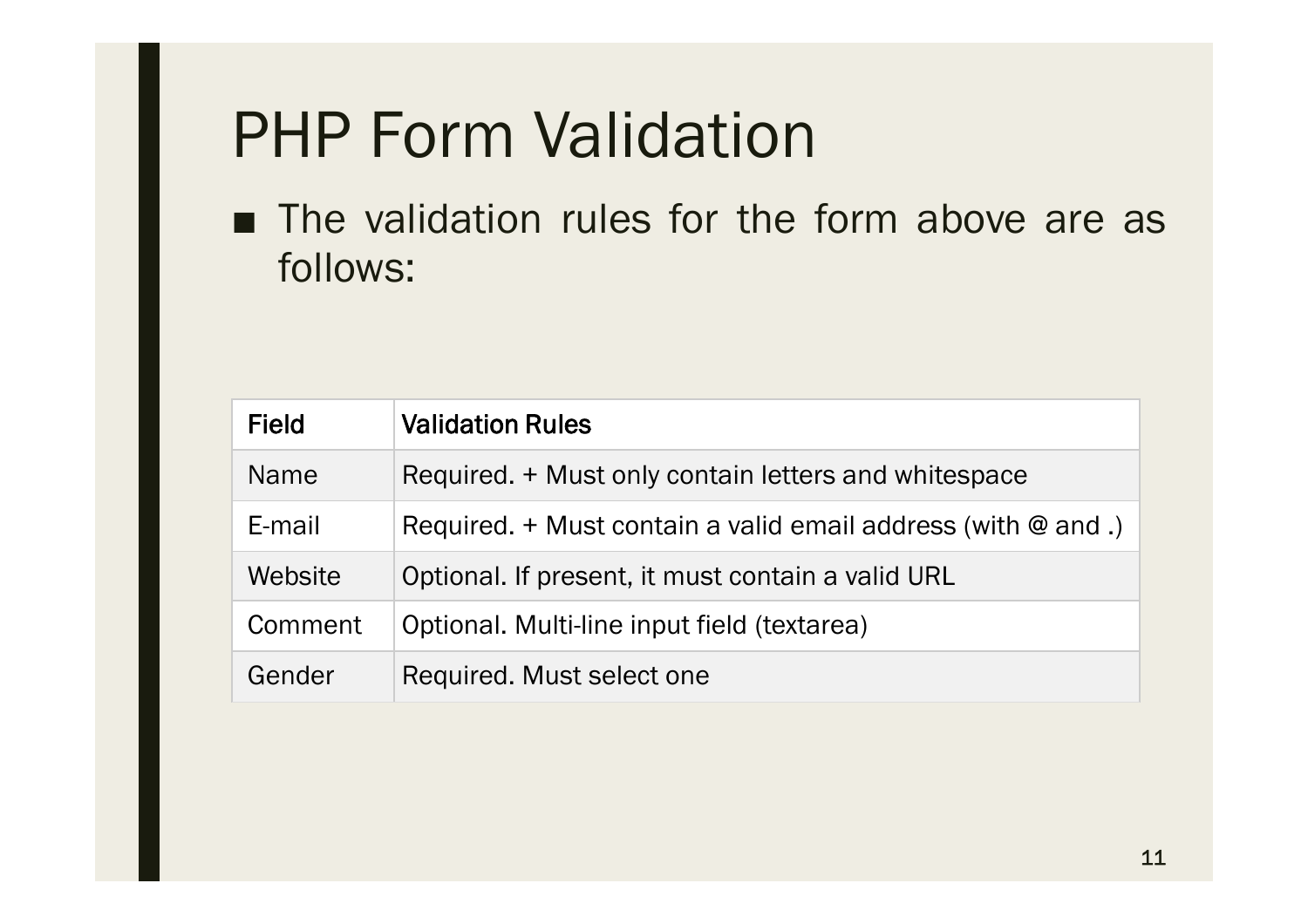#### ■ Text Fields

– The name, email, and website fields are text input elements, and the comment field is a textarea. The HTML code looks like this:

```
Name: <input type="text" name="name">
E-mail: <input type="text" name="email">
Website: <input type="text" name="website">
Comment: <textarea name="comment" rows="5" cols="40"></textarea>
```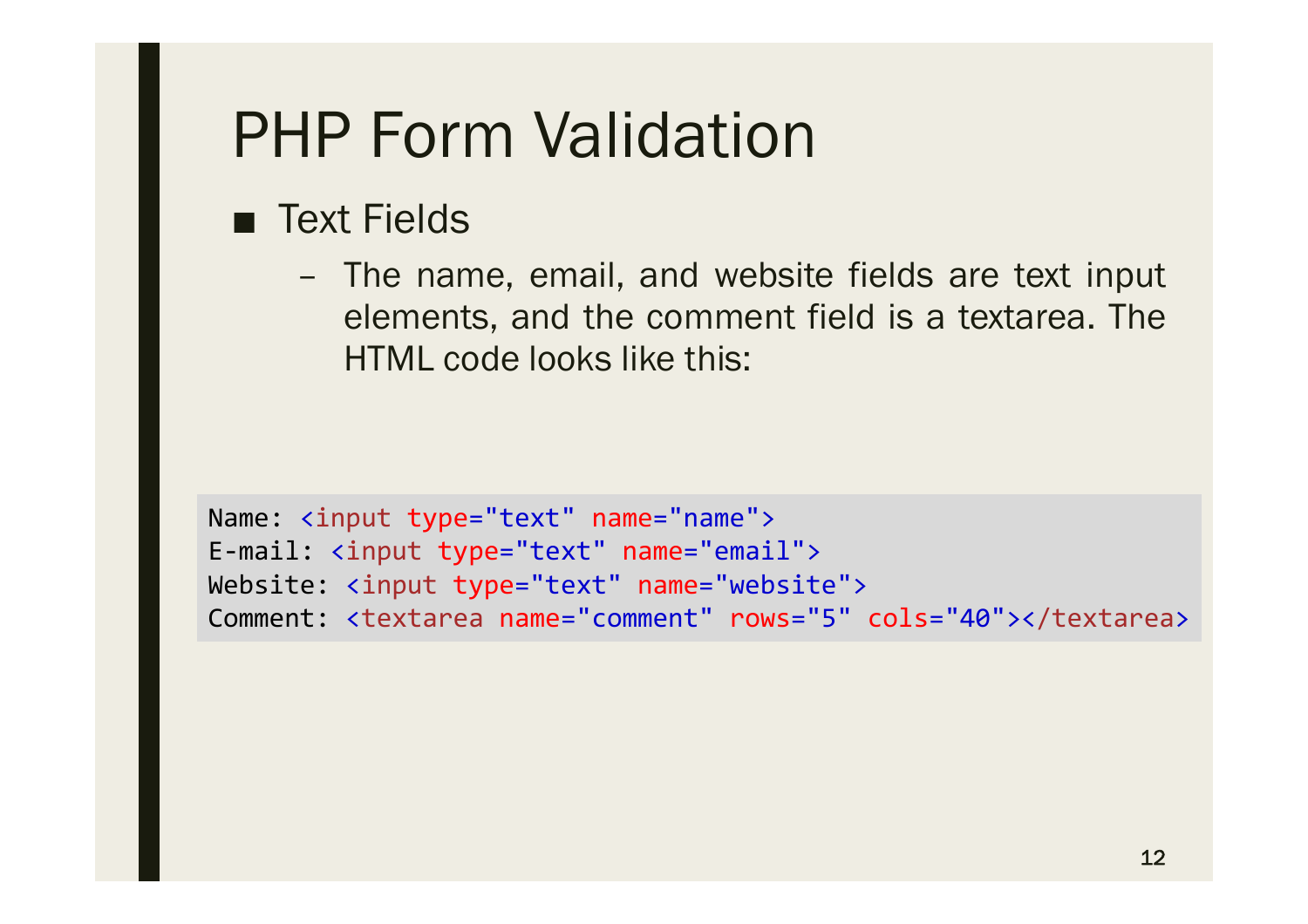#### ■ Radio Buttons

– The gender fields are radio buttons and the HTML code looks like this:

Gender:

```
<input type="radio" name="gender" value="female">Female
<input type="radio" name="gender" value="male">Male
<input type="radio" name="gender" value="other">Other
```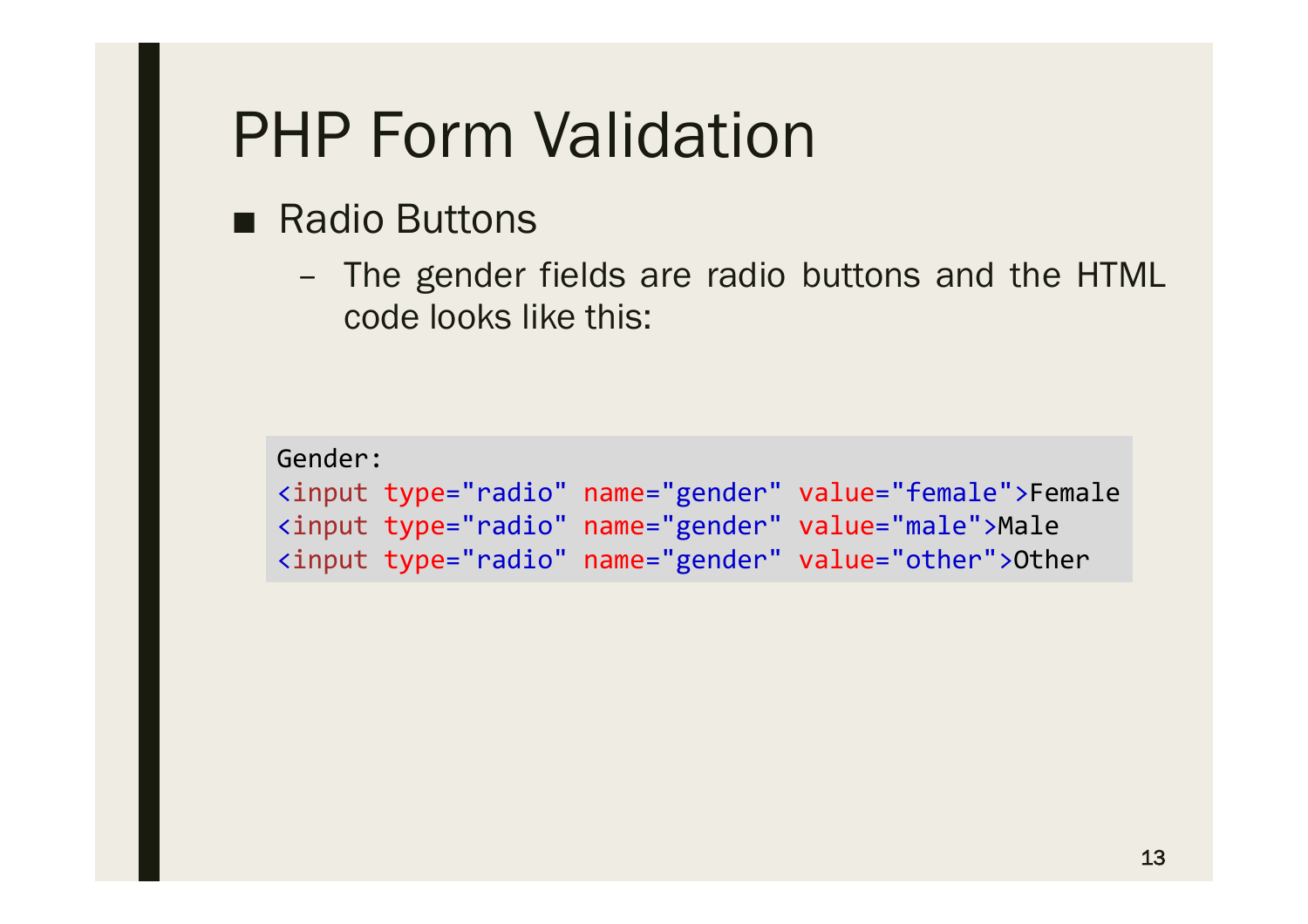#### ■ The Form Element

– The HTML code of the form looks like this:

<form method="post" action="<?php echo htmlspecialchars (\$\_SERVER["PHP\_SELF"]);?>">

– When the form is submitted, the form data is sent with method="post".

The \$ SERVER["PHP\_SELF"] is a super global variable that returns the filename of the currently executing script.

- So, the \$ SERVER["PHP\_SELF"] sends the submitted form data to the page itself, instead of jumping to a different page. This way, the user will get error messages on the same page as the form.

The htmlspecialchars() function converts special characters to HTML entities. This means that it will replace HTML characters like < and > with &It; and >. This prevents attackers from exploiting the code by injecting HTML or Javascript code (Cross-site Scripting attacks) in forms.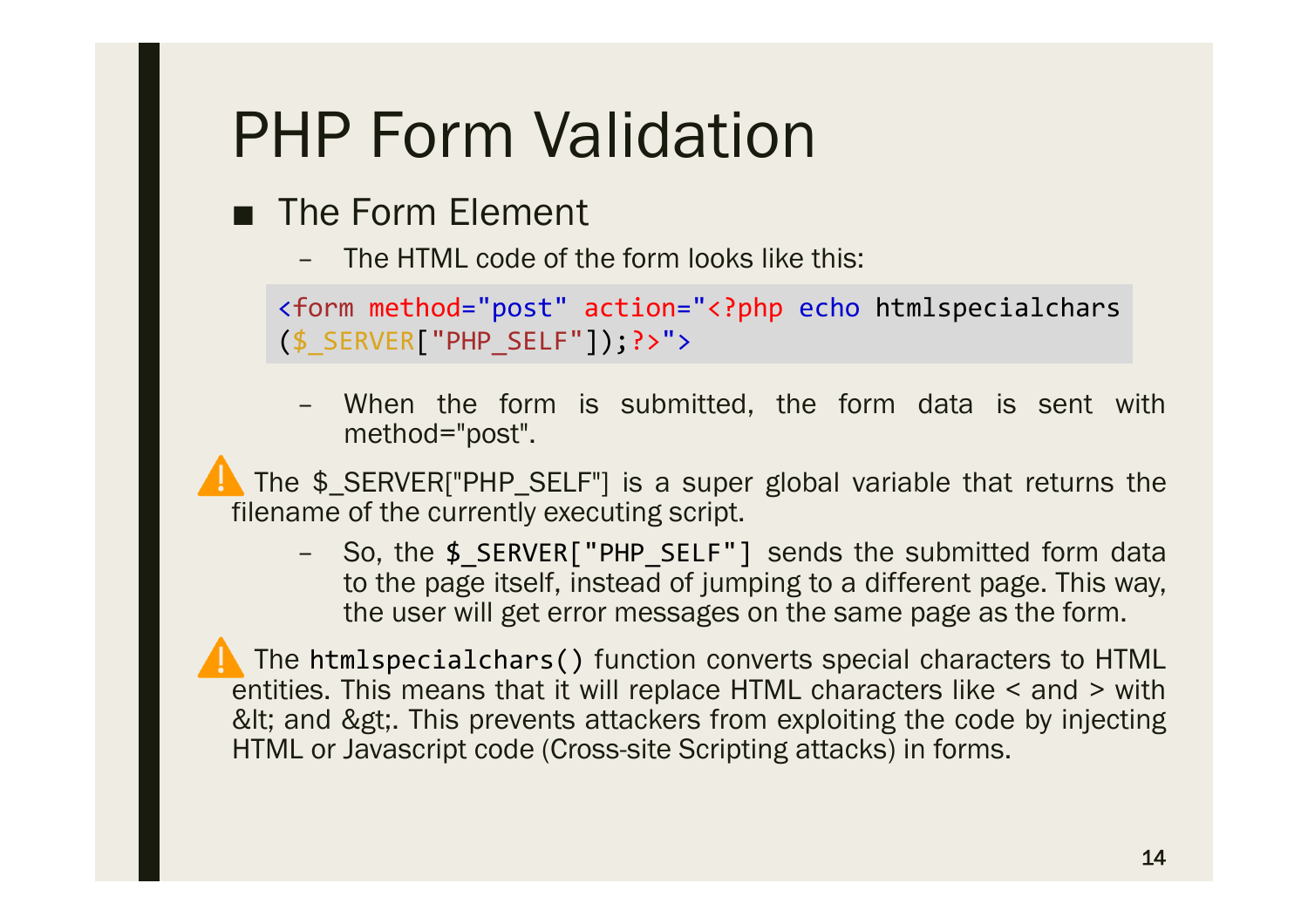### PHP Form Validation-Form Security

- The \$\_SERVER["PHP\_SELF"] variable can be used by hackers!
- If PHP SELF is used in your page then a user can enter a slash (/) and then some Cross Site Scripting (XSS) commands to execute.

**A** Cross-site scripting (XSS) is a type of computer security vulnerability typically found in Web applications. XSS enables attackers to inject client-side script into Web pages viewed by other users.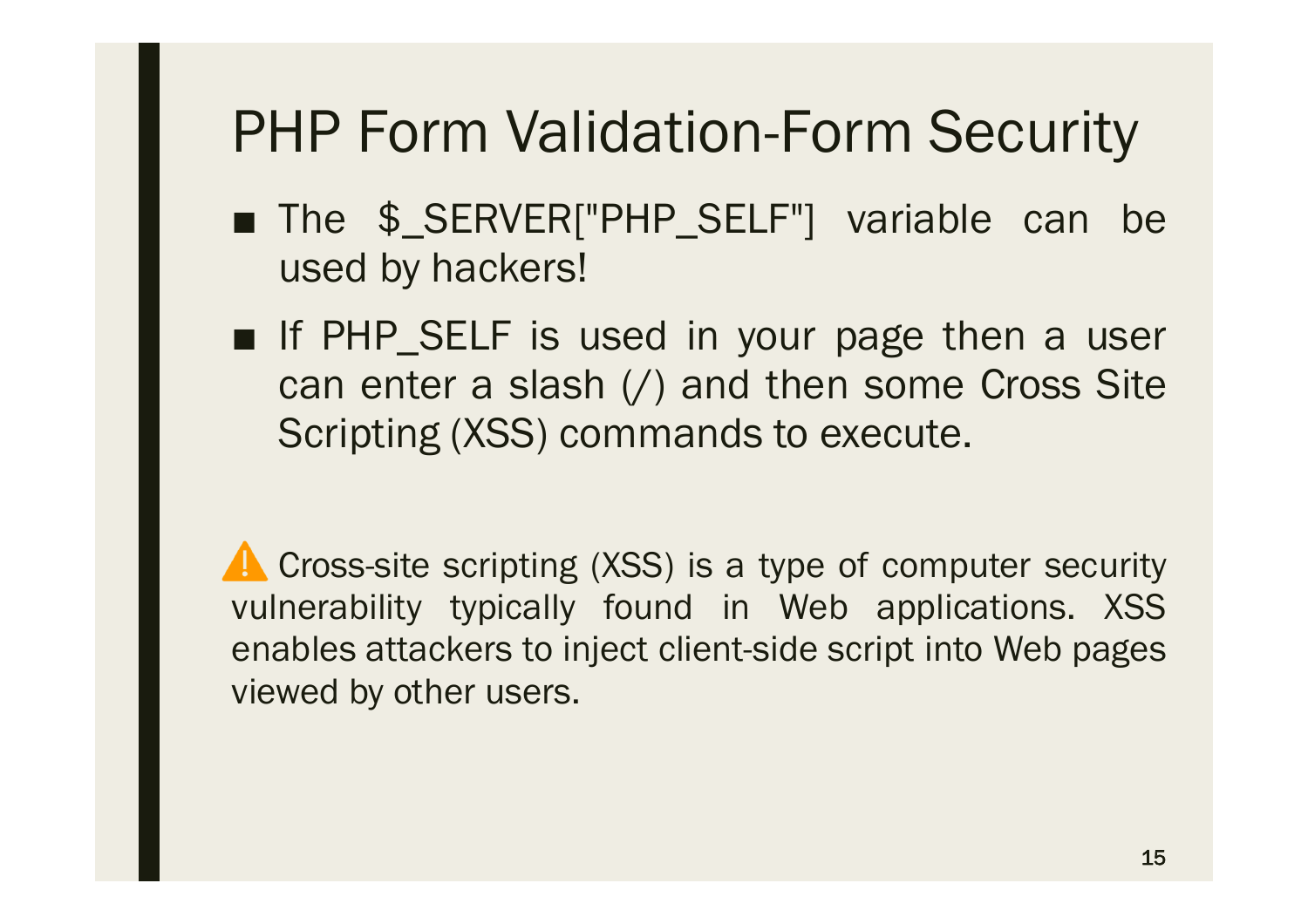### PHP Form Validation-Form Security

■ Assume we have the following form in a page named "test form.php":

<form method="post" action="<?php echo \$\_SERVER["PHP\_SELF"];?>">

■ Now, if a user enters the normal URL in the address bar like "http://www.example.com/test\_form.php", the above code will be translated to:

<form method="post" action="test\_form.php">

- So far, so good.
- However, consider that a user enters the following URL in the address bar: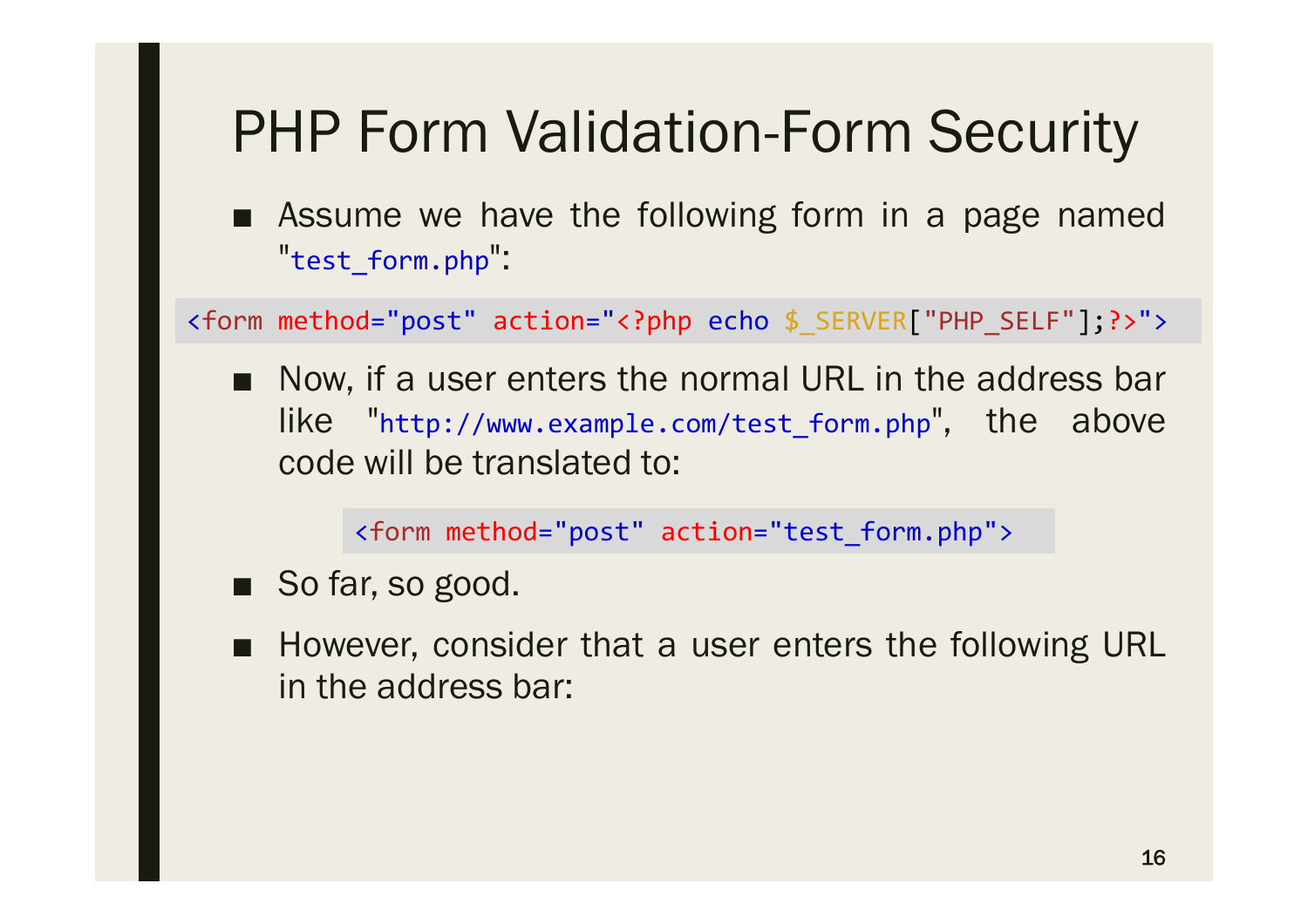### PHP Form Validation-Form Security

■ However, consider that a user enters the following URL in the address bar:

http://www.example.com/test\_form.php/%22%3E%3Cscript%3E alert('hacked')%3C/script%3E

■ In this case, the above code will be translated to:

```
<form method="post" action="test_form.php/">
<script>alert('hacked')</script>
```
■ This code adds a script tag and an alert command. And when the page loads, the JavaScript code will be executed (the user will see an alert box). This is just a simple and harmless example how the PHP\_SELF variable can be exploited.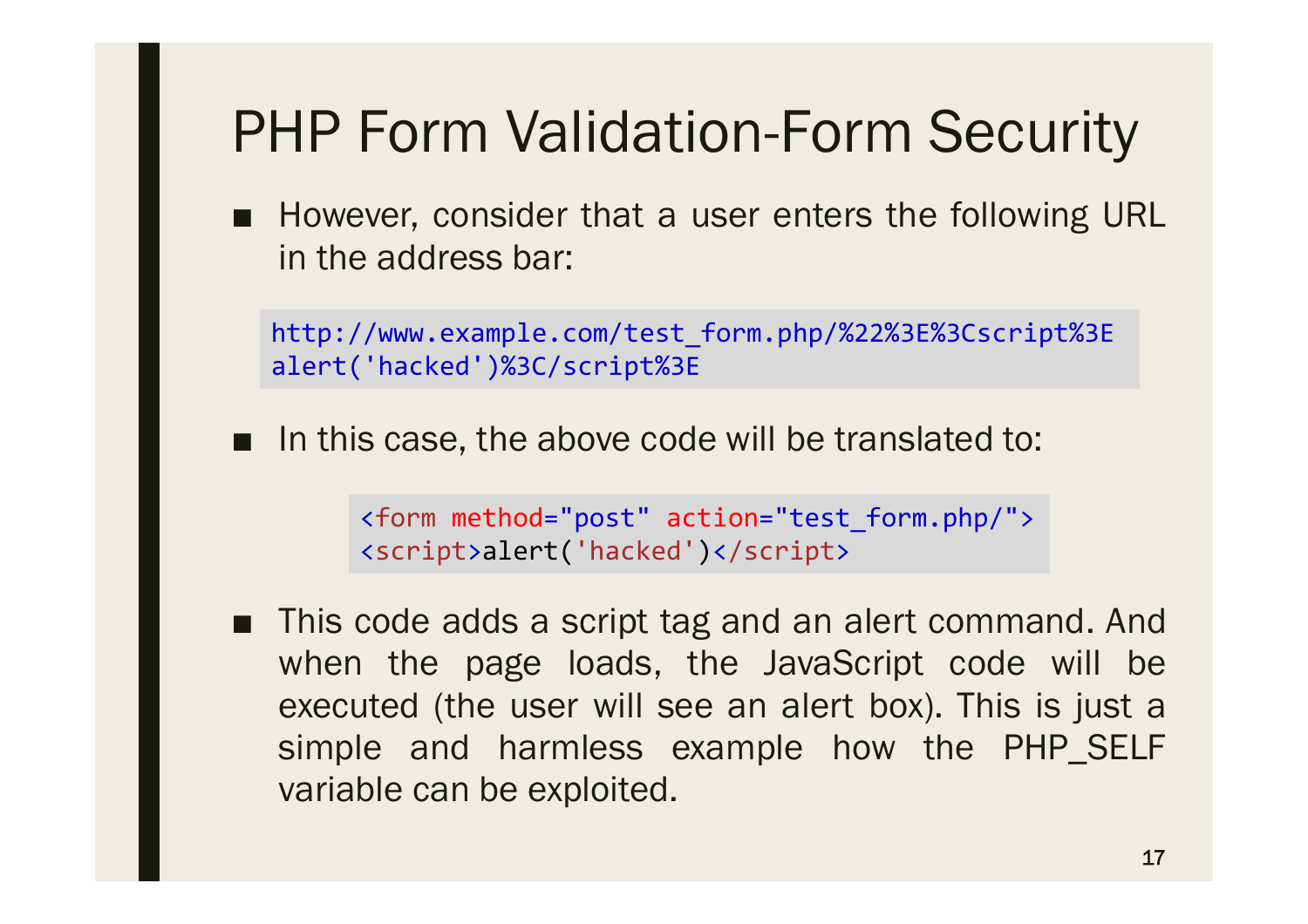### Avoid \$\_SERVER["PHP\_SELF"] Exploits

■ \$\_SERVER["PHP\_SELF"] exploits can be avoided by using the htmlspecialchars() function. The form code should look like this:

```
<form method="post" action="<?php echo htmlspecialchars
($_SERVER["PHP_SELF"]);?>">
```
■ The htmlspecialchars() function converts special characters to HTML entities. Now if the user tries to exploit the PHP\_SELF variable, it will result in the following output:

<form method="post" action="test\_form.php/&quot;&gt;&lt;scri pt>alert('hacked')</script&gt;">

■ The exploit attempt fails, and no harm is done!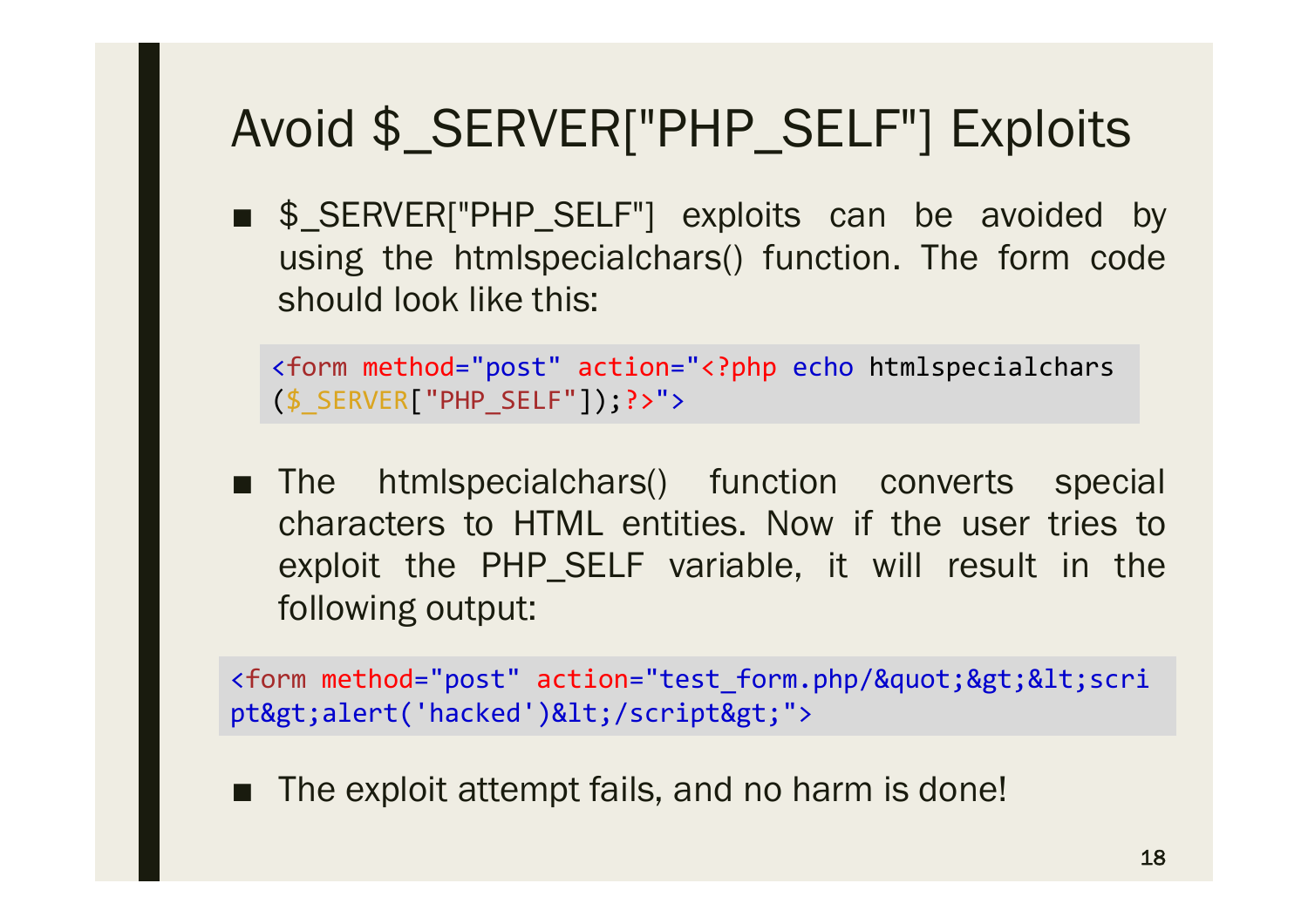- The first thing we will do is to pass all variables through PHP's htmlspecialchars() function.
- When we use the htmlspecialchars() function; then if a user tries to submit the following in a text field:

<script>location.href('http://www.hacked.com')</script>

■ - this would not be executed, because it would be saved as HTML escaped code, like this:

&It;script>location.href('http://www.hacked.com')&It;/script>

■ The code is now safe to be displayed on a page or inside an e-mail.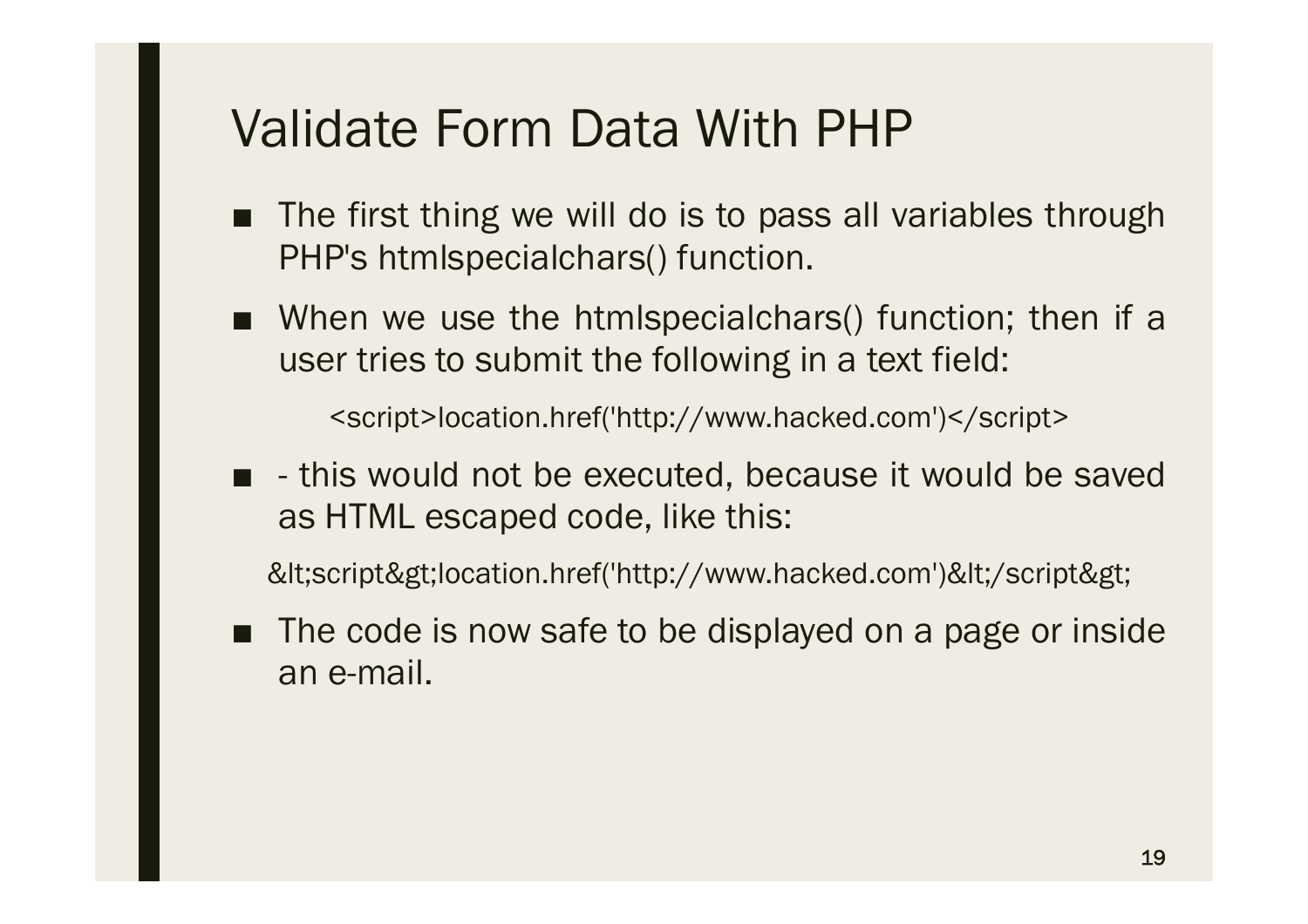- We will also do two more things when the user submits the form:
	- 1. Strip unnecessary characters (extra space, tab, newline) from the user input data (with the PHP trim() function)
	- 2. Remove backslashes (\) from the user input data (with the PHP stripslashes() function)
- The next step is to create a function that will do all the checking for us (which is much more convenient than writing the same code over and over again).
- We will name the function test\_input().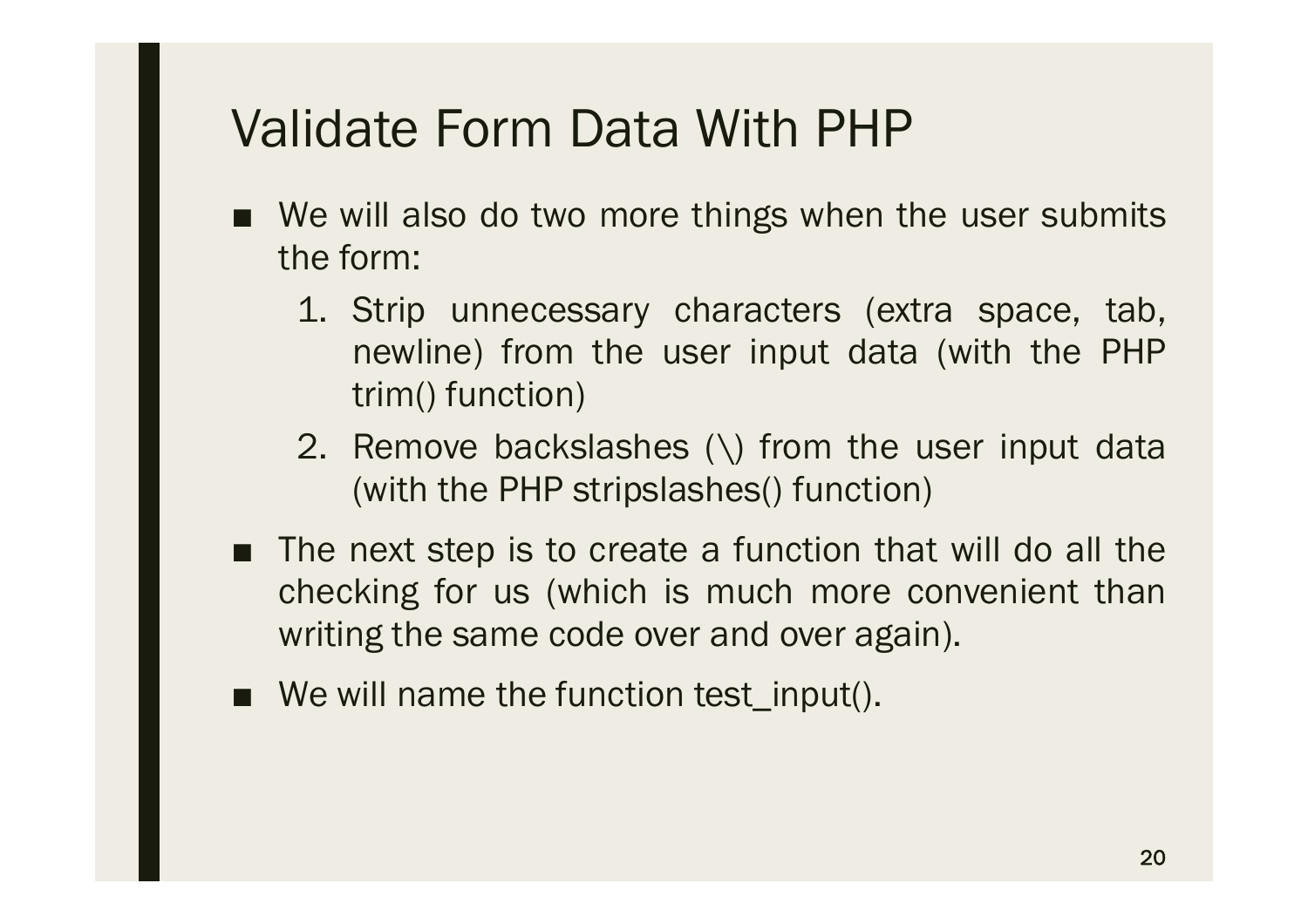■ Now, we can check each \$\_POST variable with the test\_input() function, and the script looks like this:

```
<?php // define variables and set to empty values
$name = $email = $gender = $comment = $website = ";
if ($ SERVER["REQUEST METHOD"] == "POST") {
 $name = test input($ POST["name"]);
 $email = test_input($_POST["email"]);
 $website = test_input($ POST["website"]);
 $comment = test input($ POST['comment"]);
 $gender = test_input($_POST["gender"]);
}
function test input($data) {
 $data = trim($data);
 $data = stripslashes($data);
 $data = htmlspecialchars($data);
 return $data;
}
?>
```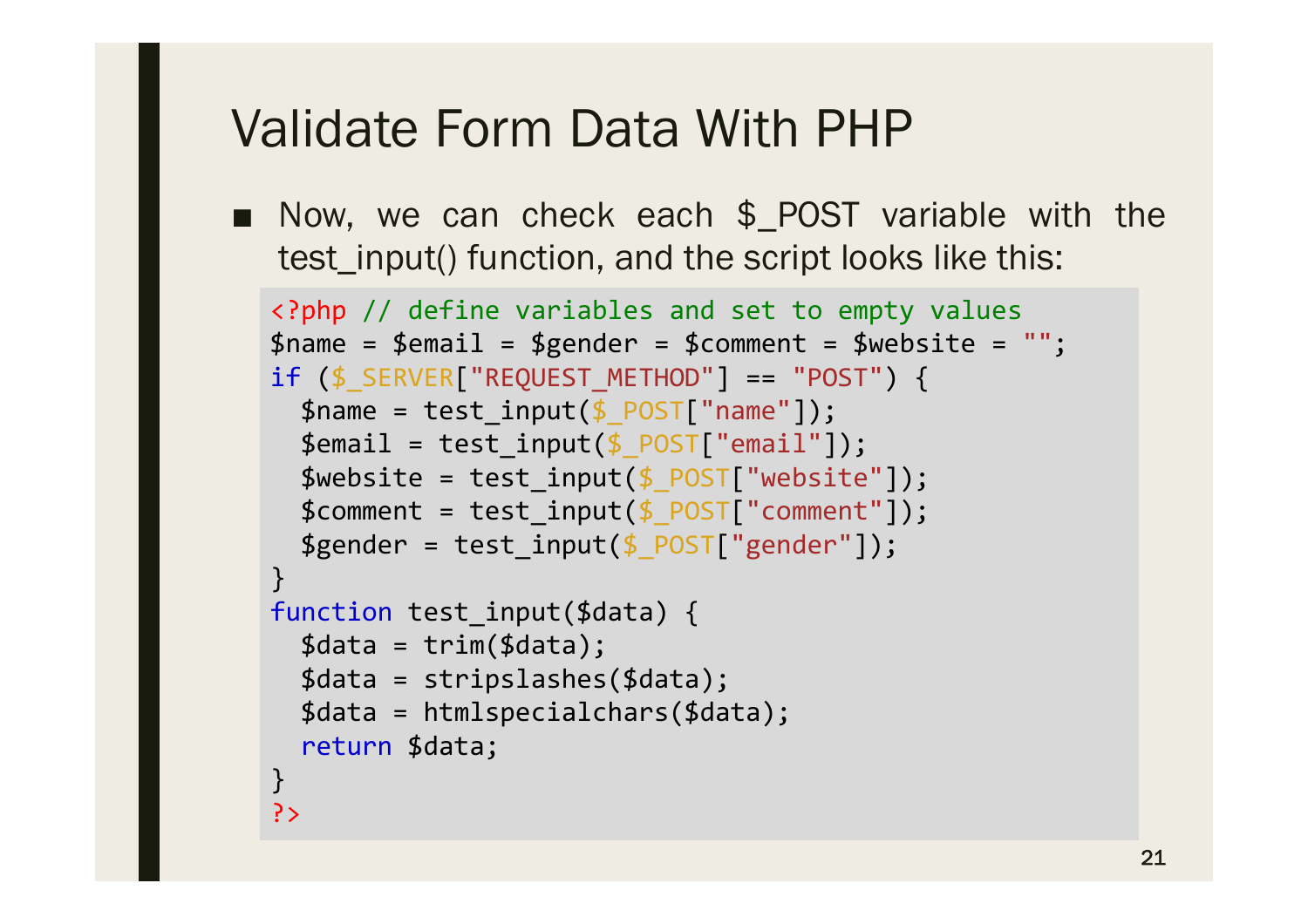- Notice that at the start of the script, we check whether the form has been submitted using \$\_SERVER["REQUEST\_METHOD"]. If the REQUEST\_METHOD is POST, then the form has been submitted - and it should be validated. If it has not been submitted, skip the validation and display a blank form.
- However, in the example above, all input fields are optional. The script works fine even if the user does not enter any data.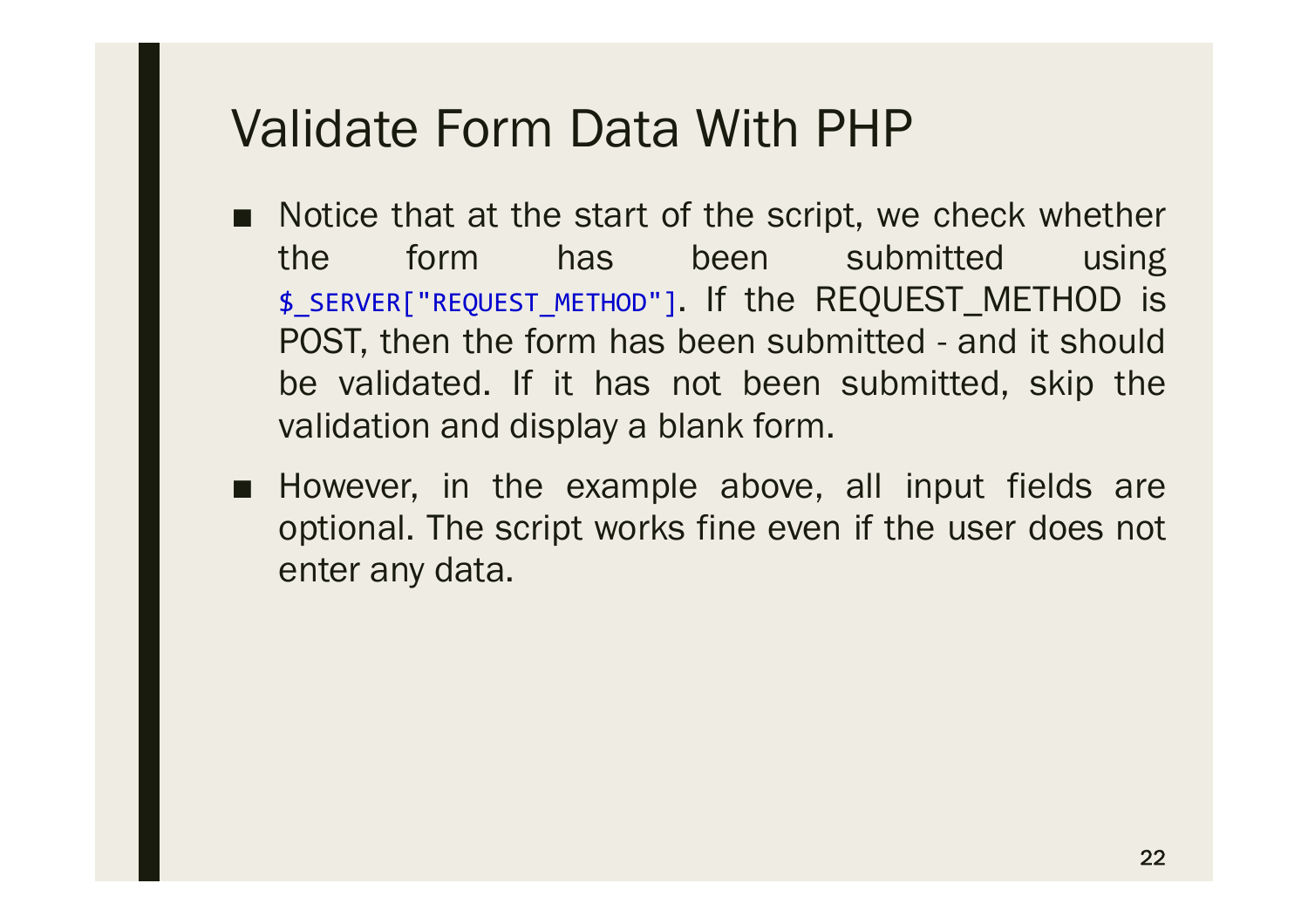■ From the validation rules table on the previous page, we see that the "Name", "E-mail", and "Gender" fields are required. These fields cannot be empty and must be filled out in the HTML form.

| <b>Field</b> | <b>Validation Rules</b>                                           |
|--------------|-------------------------------------------------------------------|
| <b>Name</b>  | Required. + Must only contain letters and whitespace              |
| E-mail       | Required. $+$ Must contain a valid email address (with $@$ and .) |
| Website      | Optional. If present, it must contain a valid URL                 |
| Comment      | Optional. Multi-line input field (textarea)                       |
| Gender       | Required. Must select one                                         |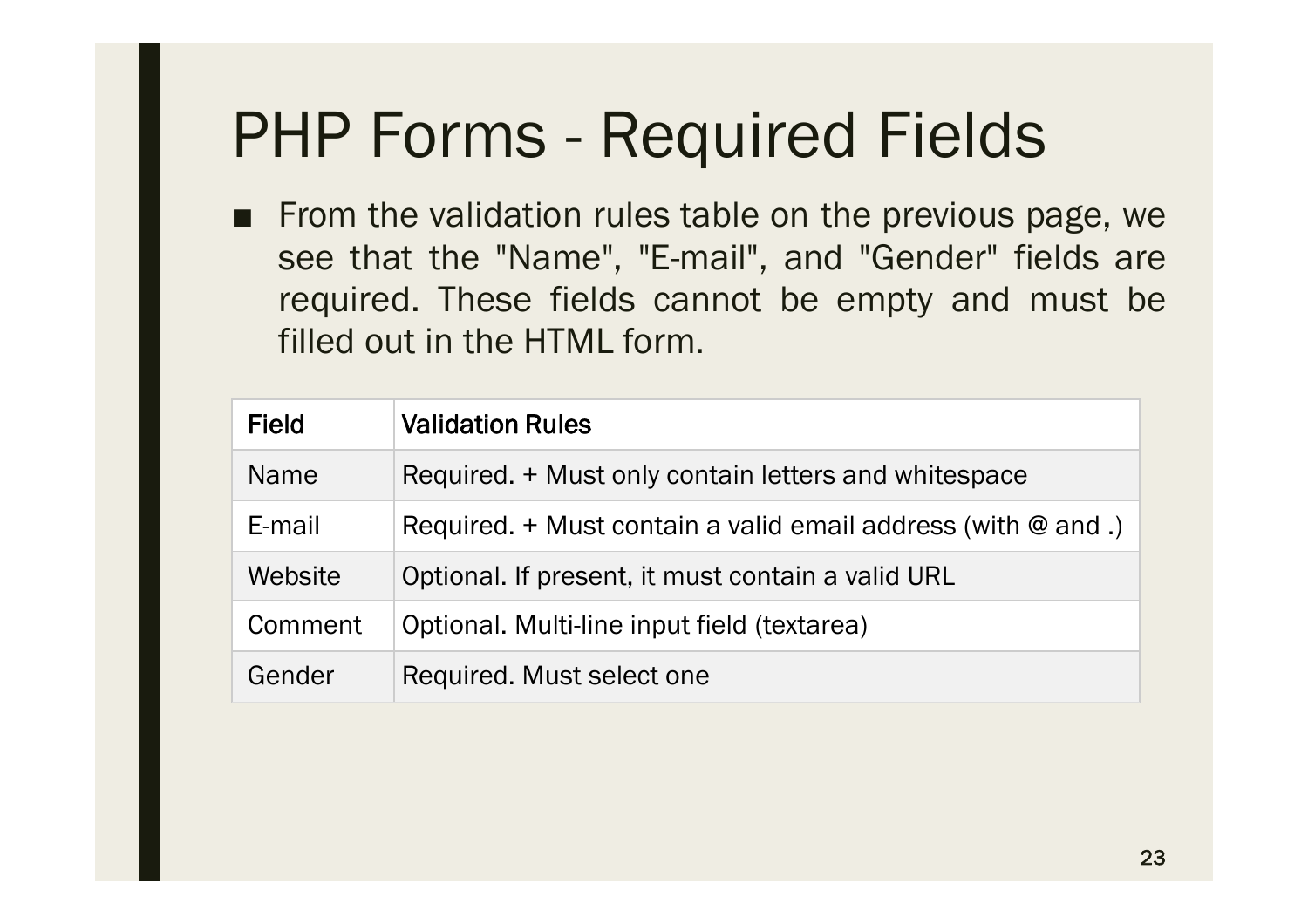■ In the following code we have added some new variables: \$nameErr, \$emailErr, \$genderErr, and \$websiteErr. These error variables will hold error messages for the required fields. We have also added an if else statement for each \$\_POST variable. This checks if the \$\_POST variable is empty (with the PHP empty() function). If it is empty, an error message is stored in the different error variables, and if it is not empty, it sends the user input data through the test\_input() function: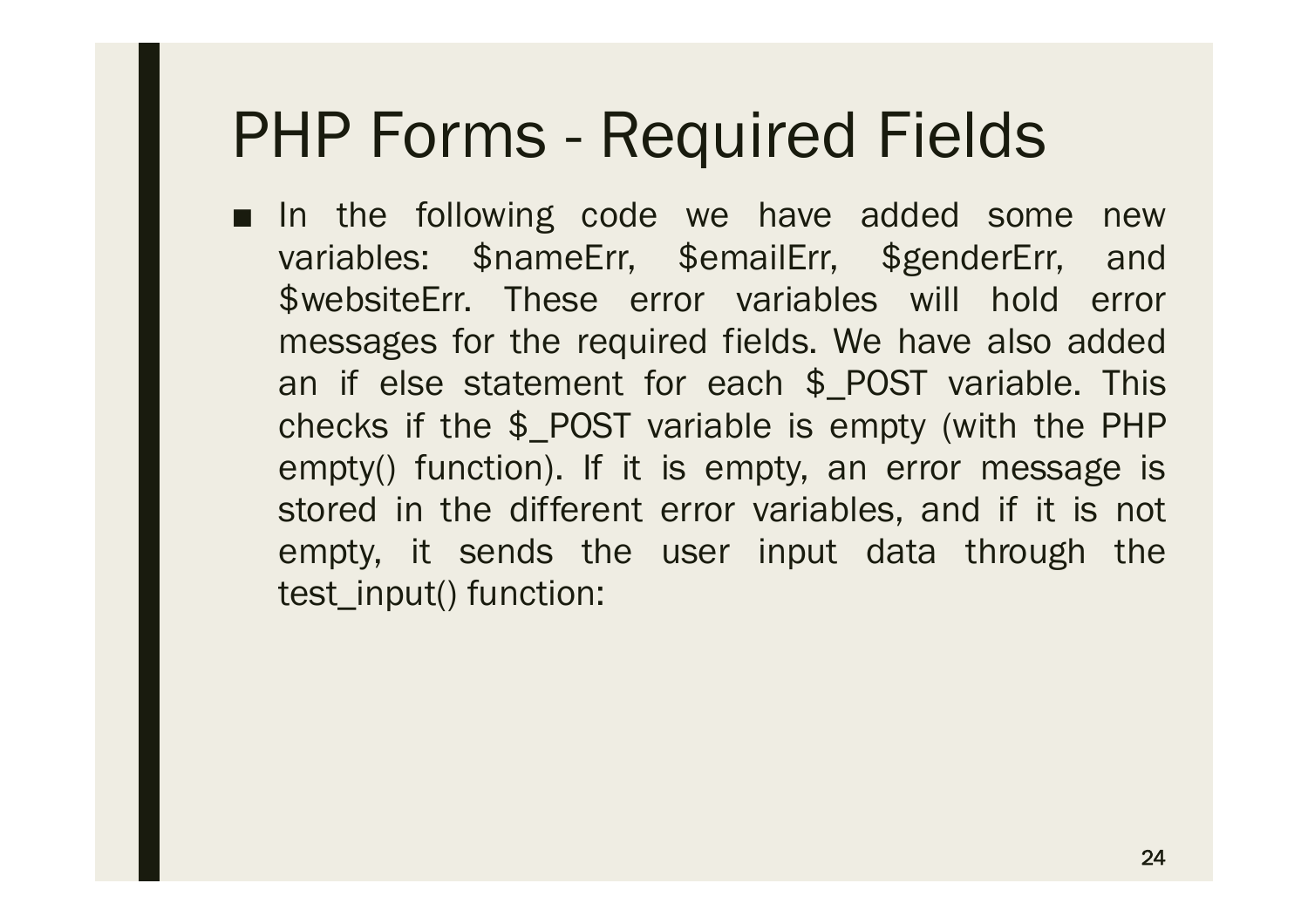```
<?php
// define variables and set to empty values
$nameErr = $emailErr = $genderErr = $websiteErr =
"";
$name = $email = $gender = $comment = $website = "";
if ( $ 5 SERVER["REQUEST_METHOD"] == "POST") {
  if (empty($_POST["name"])) {
    $nameErr = "Name is required";
  } else {
    $name = test input($ POST["name"]);
  }
  if (empty($_POST["email"])) {
    $emailErr = "Email is required";
  } else {
    $email = test\_input({$ POST['email"];
  }
```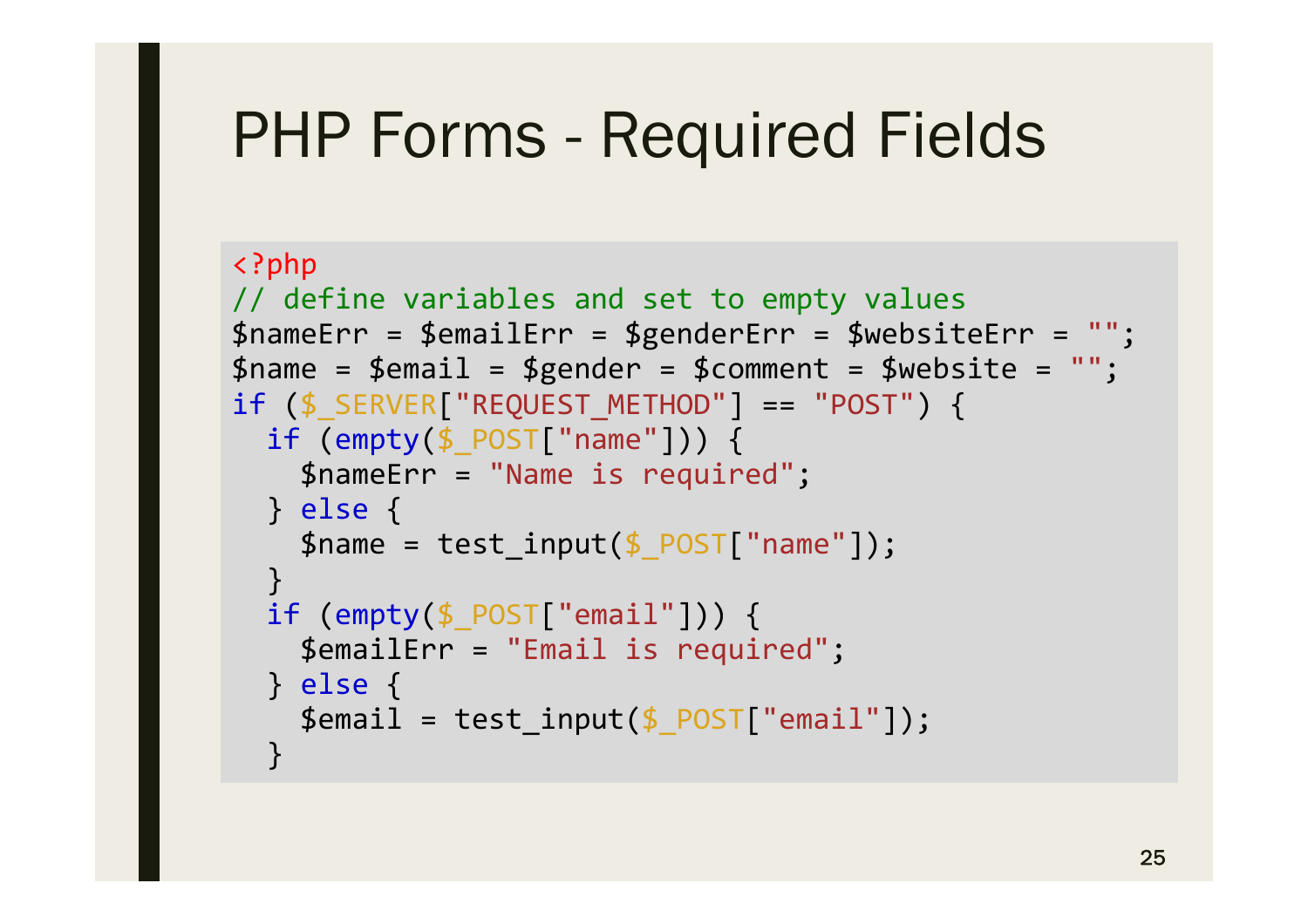```
if (empty($ POST["website"])) {
   $website = "";
  } else {
    $website = test input($ POST["website"]);
  }
  if (empty($_POST["comment"])) {
    $comment = "";} else {
    $comment = test_input($_POST["comment"]);
  }
  if (empty($_POST["gender"])) {
    $genderErr = "Gender is required";
  } else {
    $gender = test input($POST['gender"]);}
}
?>
```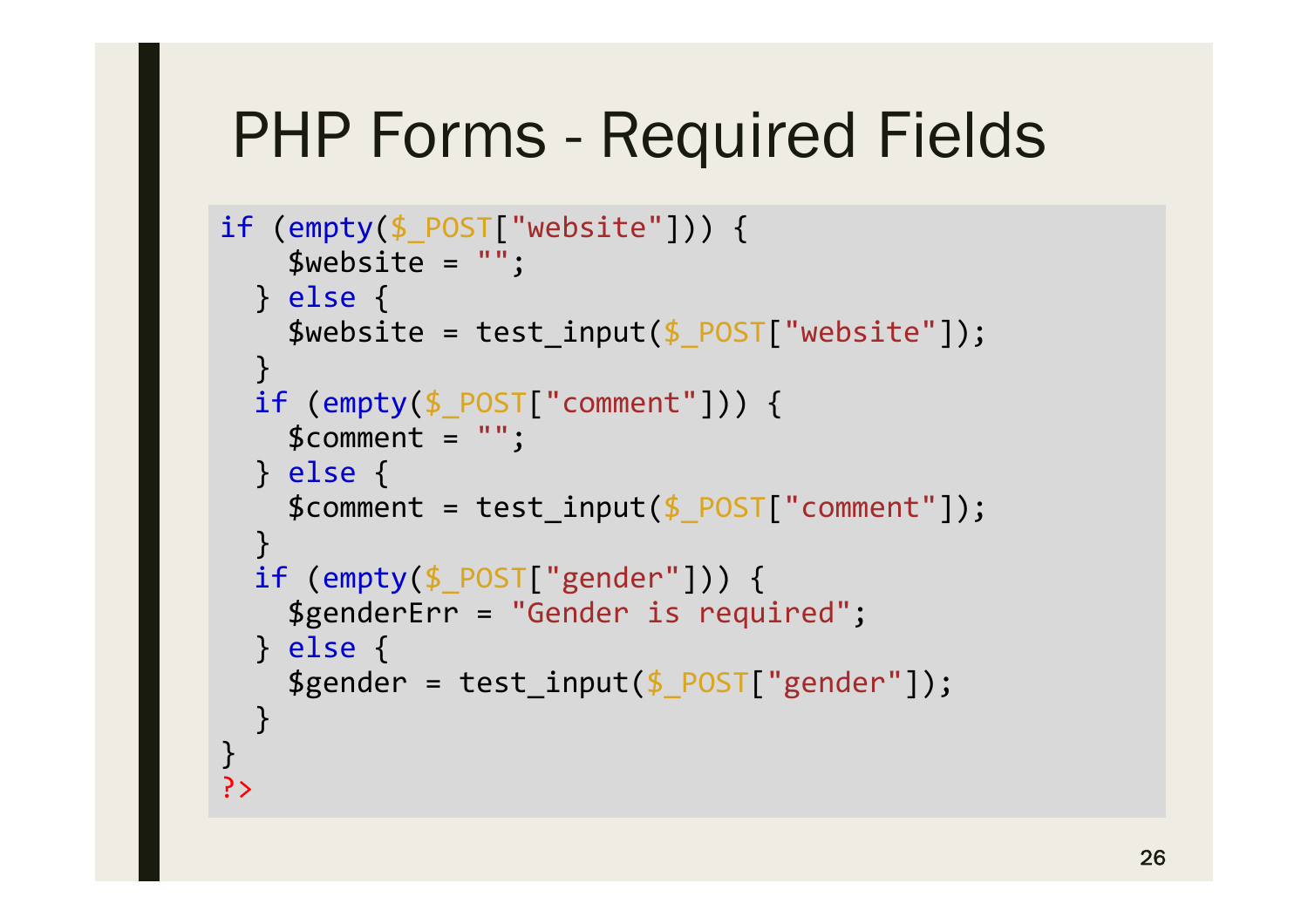#### PHP Forms - Display The Error Messages

■ Then in the HTML form, we add a little script after each required field, which generates the correct error message if needed (that is if the user tries to submit the form without filling out the required fields):

```
<form method="post" action="<?php echo htmlspecialchar
s($_SERVER["PHP_SELF"]);?>">
```

```
Name: <input type="text" name="name">
<span class="error">* <?php echo $nameErr;?></span>
<br><br>
E-mail:
<input type="text" name="email">
<span class="error">* <?php echo $emailErr;?></span>
<br><br>
```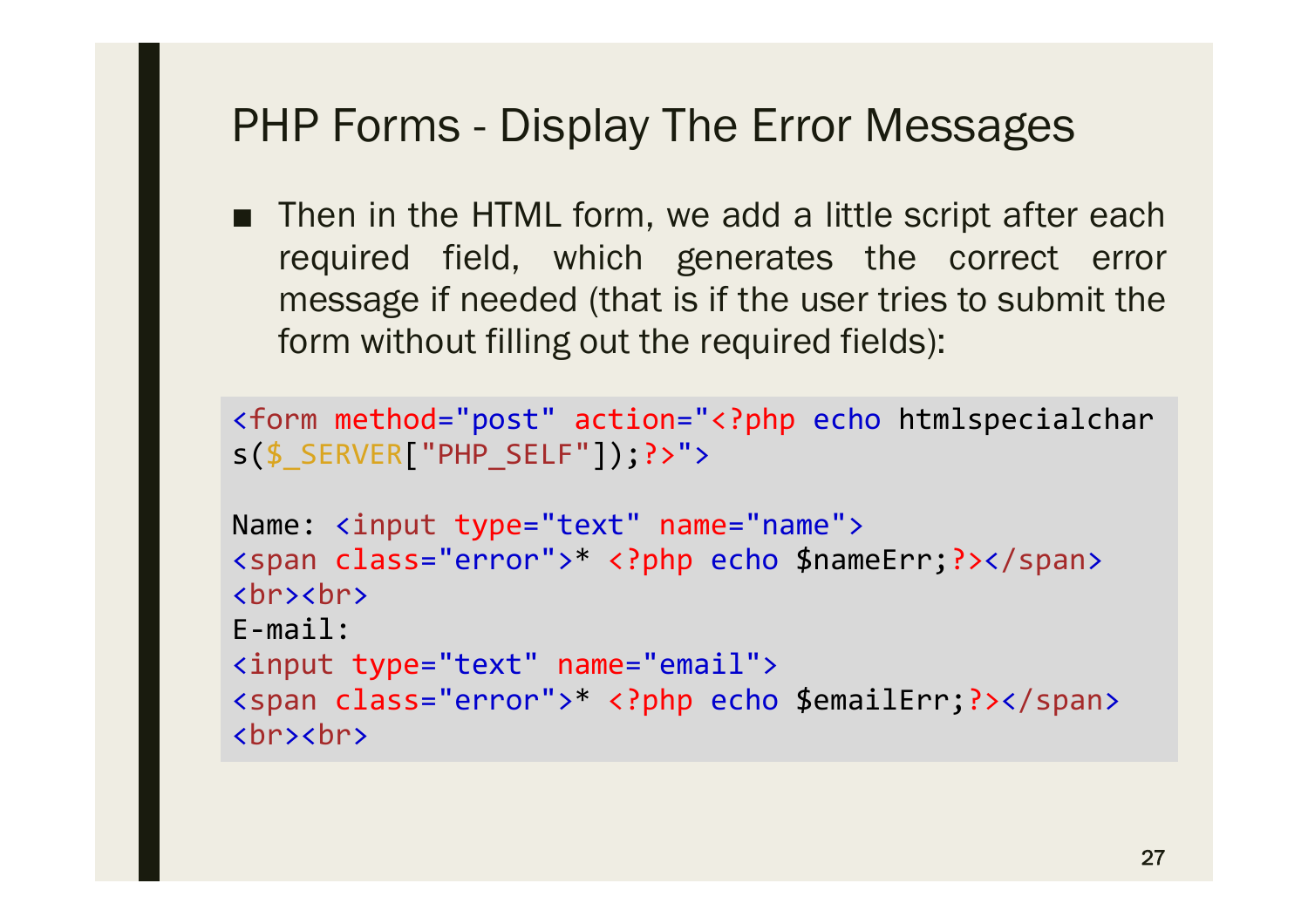#### PHP Forms - Display The Error Messages

```
Website:
<input type="text" name="website">
<span class="error"><?php echo $websiteErr;?></span>
<hr><hr>
Comment: <textarea name="comment" rows="5" cols="40"><
/textarea>
<hr><hr>
Gender:
<input type="radio" name="gender" value="female">Femal
e
<input type="radio" name="gender" value="male">Male
<input type="radio" name="gender" value="other">Other
<span class="error">* <?php echo $genderErr;?></span>
<hr><hr>
<input type="submit" name="submit" value="Submit">
```
</form>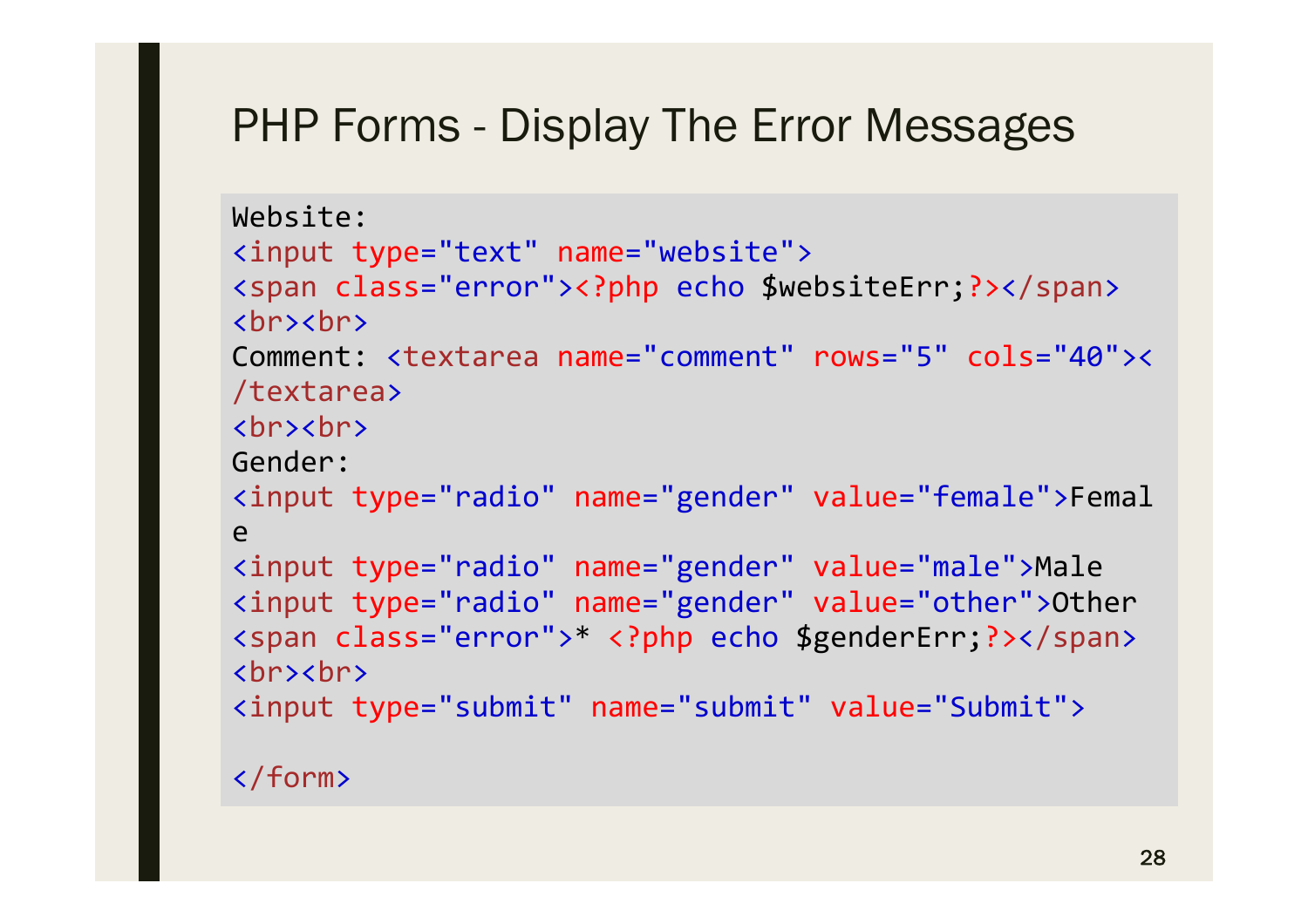### PHP Forms - Validate Name

■ The code below shows a simple way to check if the name field only contains letters and whitespace. If the value of the name field is not valid, then store an error message:

```
$name = test_input($_POST["name"]);
if (!preg_match("/^[a-zA-Z ]*$/",$name)) {
  $nameErr = "Only letters and white space allowed";
}
```
The *preg match()* function searches a string for pattern, returning true if the pattern exists, and false otherwise.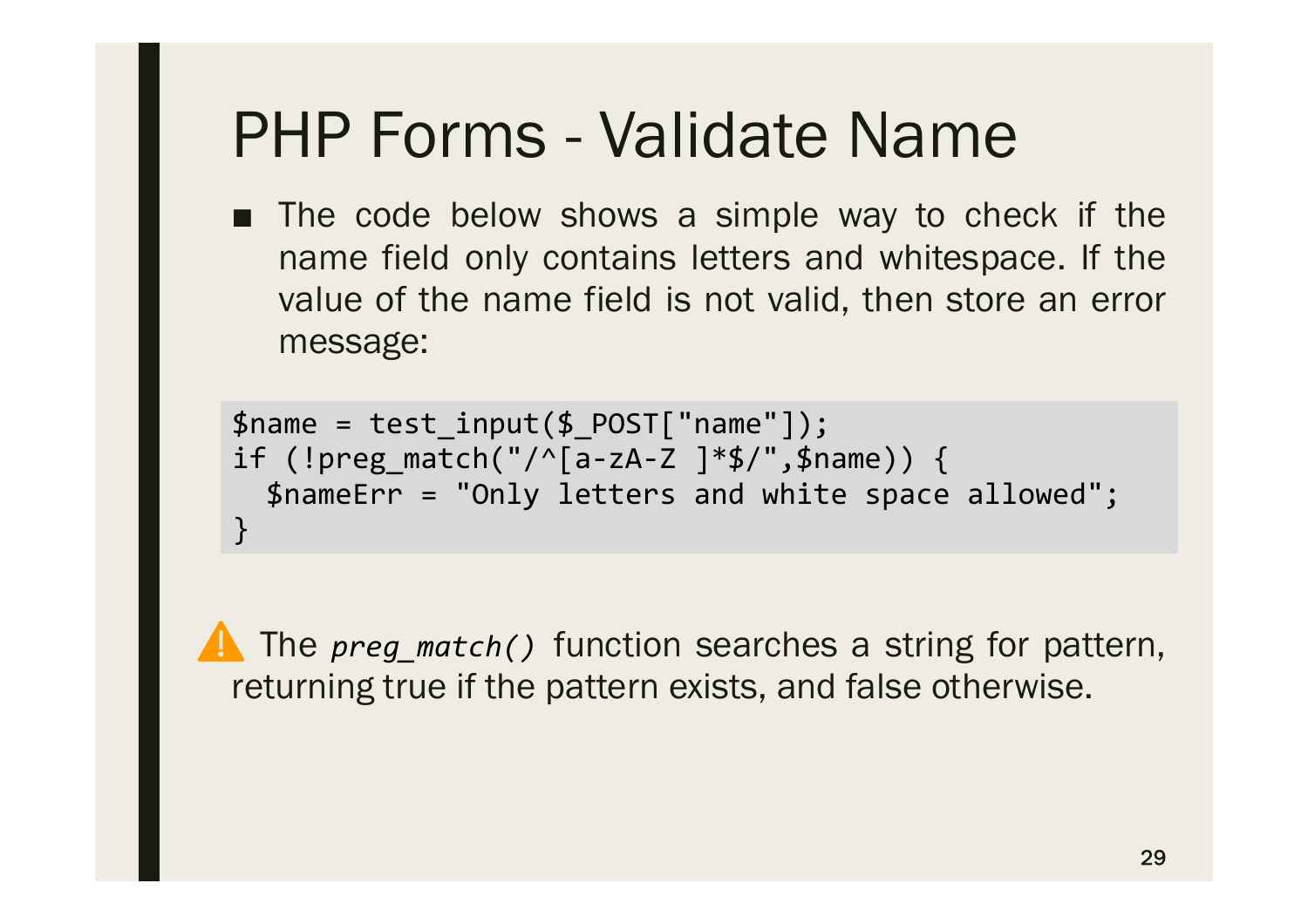# PHP Forms - Validate E-mail

- The easiest and safest way to check whether an email address is well-formed is to use PHP's filter\_var() function.
- In the code below, if the e-mail address is not wellformed, then store an error message:

```
$email = test_input($_POST["email"]);
if (!filter_var($email, FILTER_VALIDATE_EMAIL)) {
  $emailErr = "Invalid email format";
}
```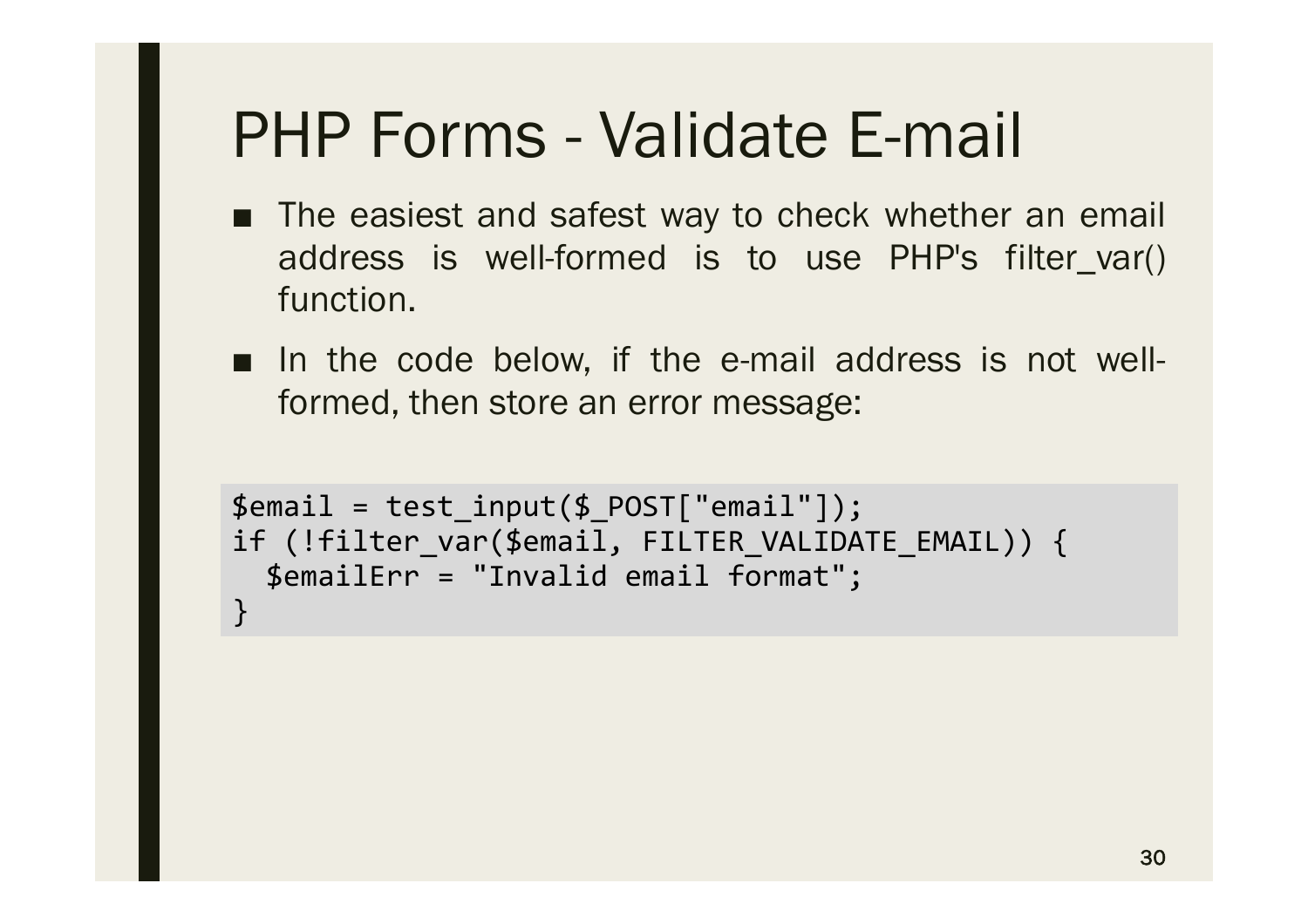# PHP Forms - Validate URL

■ The code below shows a way to check if a URL address syntax is valid (this regular expression also allows dashes in the URL). If the URL address syntax is not valid, then store an error message:

```
$website = test_input($_POST["website"]);
if (!preg_match("/\b(?:(?:https?|ftp):\/\/|www\.)[-a-
z0-9+&@#\/%?=~_|!:,.;]*[-a-z0-
9+&@#\/%=~_|]/i",$website)) {
  $websiteErr = "Invalid URL";
```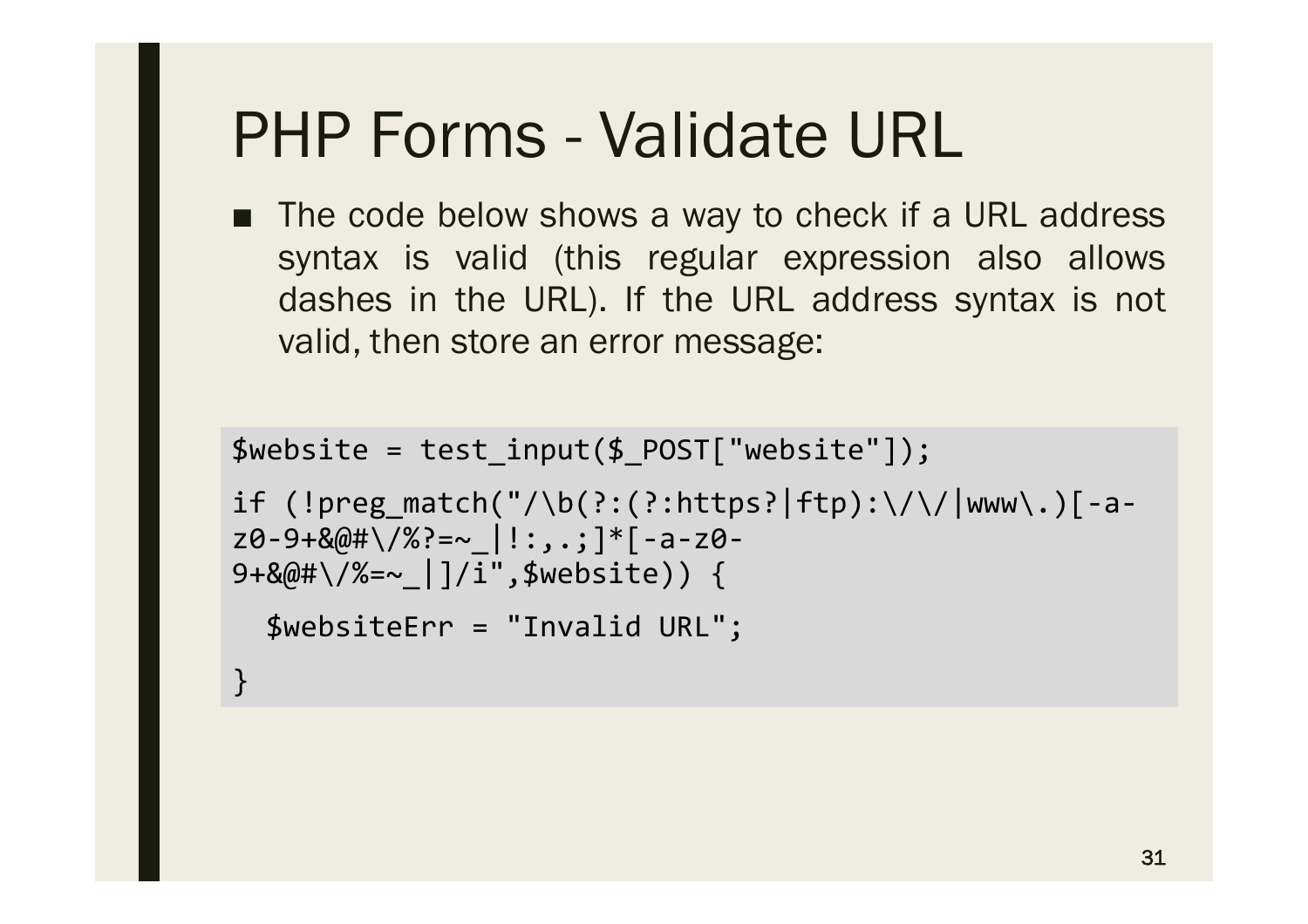```
<?php
// define variables and set to empty values
$nameErr = $emailErr = $genderErr = $websiteErr =
"";
$name = $email = $gender = $comment = $website = ";
if ( $ 5 SERVER["REQUEST_METHOD"] == "POST") {
  if (empty($_POST["name"])) {
    $nameErr = "Name is required";
  } else {
    $name = test input($ POST["name"]);
    // check if name only contains letters and 
whitespace
    if (!preg_match("/^[a-zA-Z ]*$/",$name)) {
      $nameErr = "Only letters and white space 
allowed";
    }
  }
```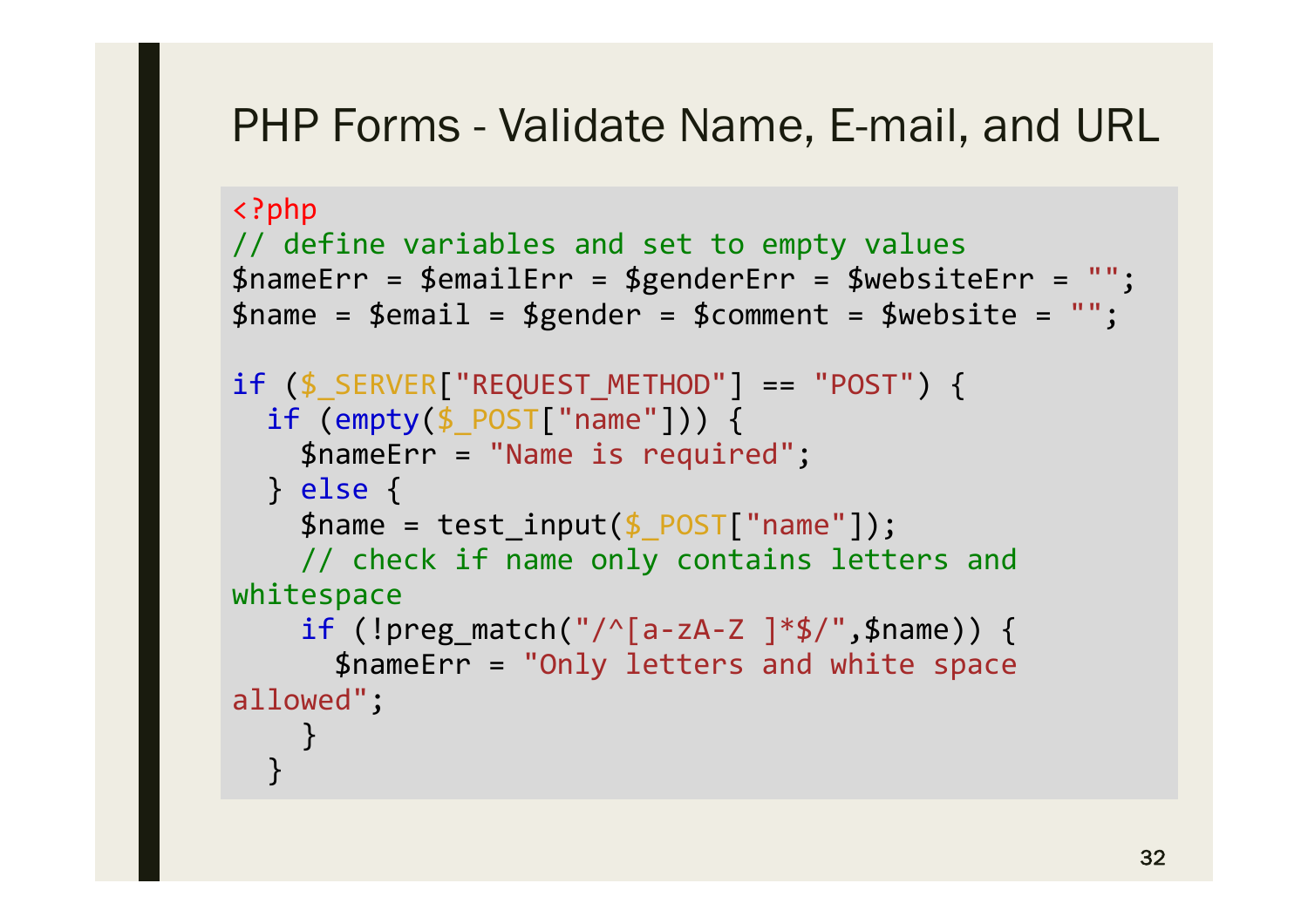```
if (empty($_POST["email"])) {
   $emailErr = "Email is required";
  } else {
   $email = test input($POST["email"]);// check if e-mail address is well-formed
    if (!filter_var($email, FILTER_VALIDATE_EMAIL)) {
     $emailErr = "Invalid email format";
    }
  }
```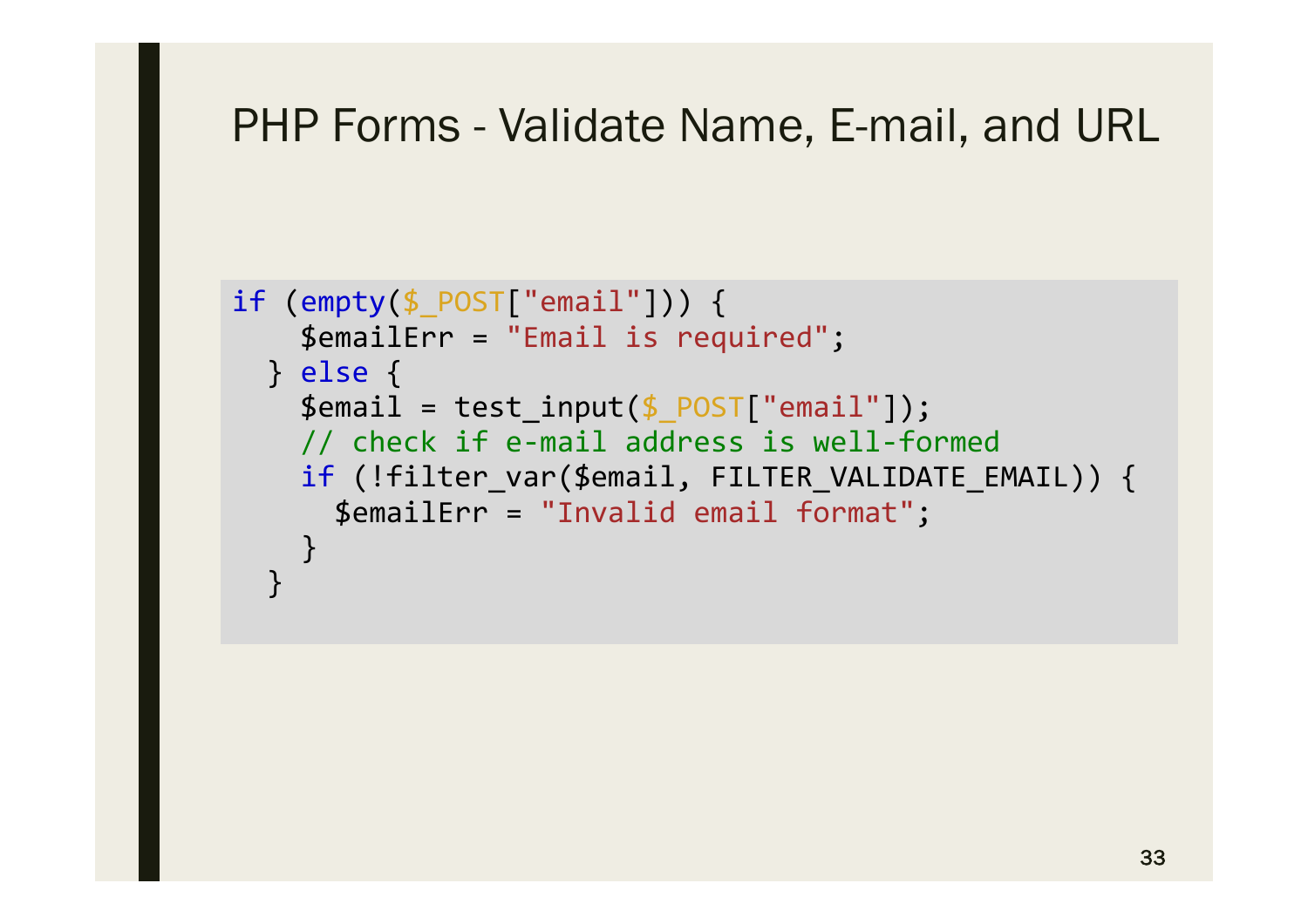```
if (empty($_POST["website"])) {
    $website = "";} else {
    $website = test_input($_POST["website"]);
    // check if URL address syntax is valid (this 
regular expression also allows dashes in the URL)
    if (!preg_match("/\b(?:(?:https?|ftp):\/\/|www\.)[
-a-z0-9+&@~\#\\/%?=-\quad | :,.;]*[-a-z0-
9+&@#\/%=~_|]/i",$website)) {
      $websiteErr = "Invalid URL";
    }
  }
```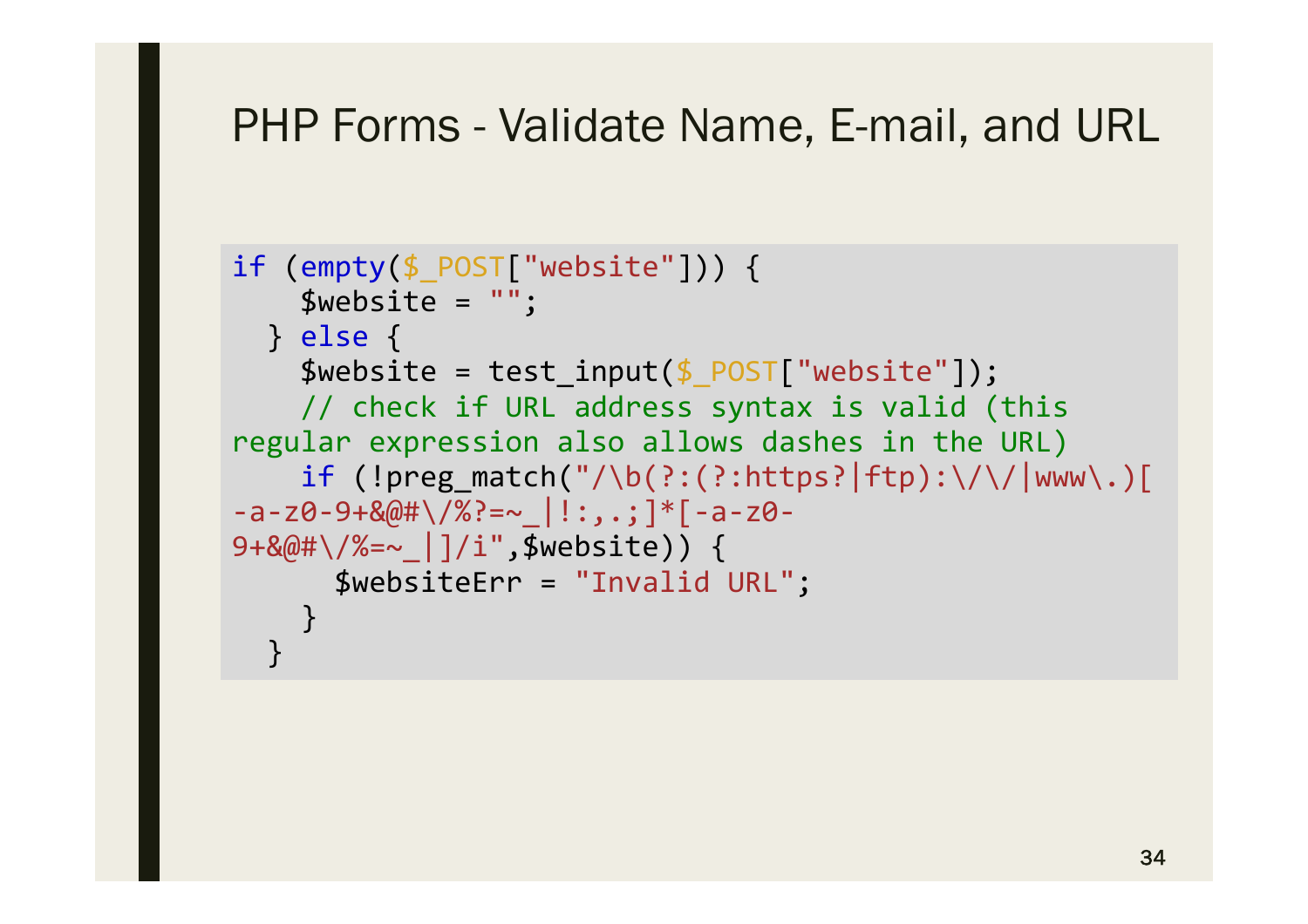```
if (empty($_POST["comment"])) {
   $comment = "";} else {
    $comment = test_input($_POST["comment"]);
  }
  if (empty($ POST["gender"])) {
    $genderErr = "Gender is required";
  } else {
    $gender = test_input($_POST["gender"]);
  }
}
?>
```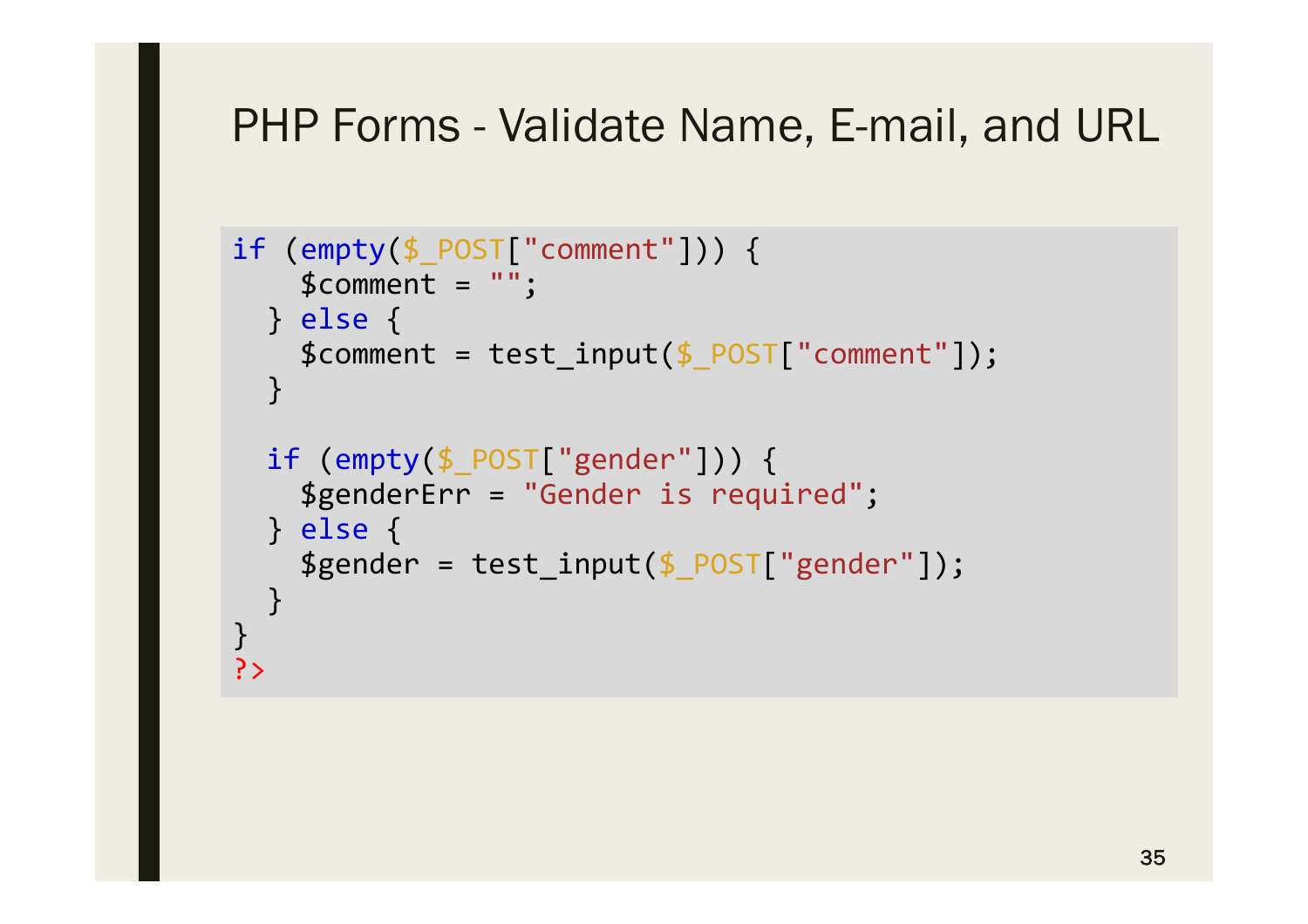### PHP Forms - Keep The Values

- To show the values in the input fields after the user hits the submit button, we add a little PHP script inside the value attribute of the following input fields: name, email, and website. In the comment textarea field, we put the script between the <textarea> and </textarea> tags. The little script outputs the value of the \$name, \$email, \$website, and \$comment variables.
- Then, we also need to show which radio button that was checked. For this, we must manipulate the checked attribute (not the value attribute for radio buttons):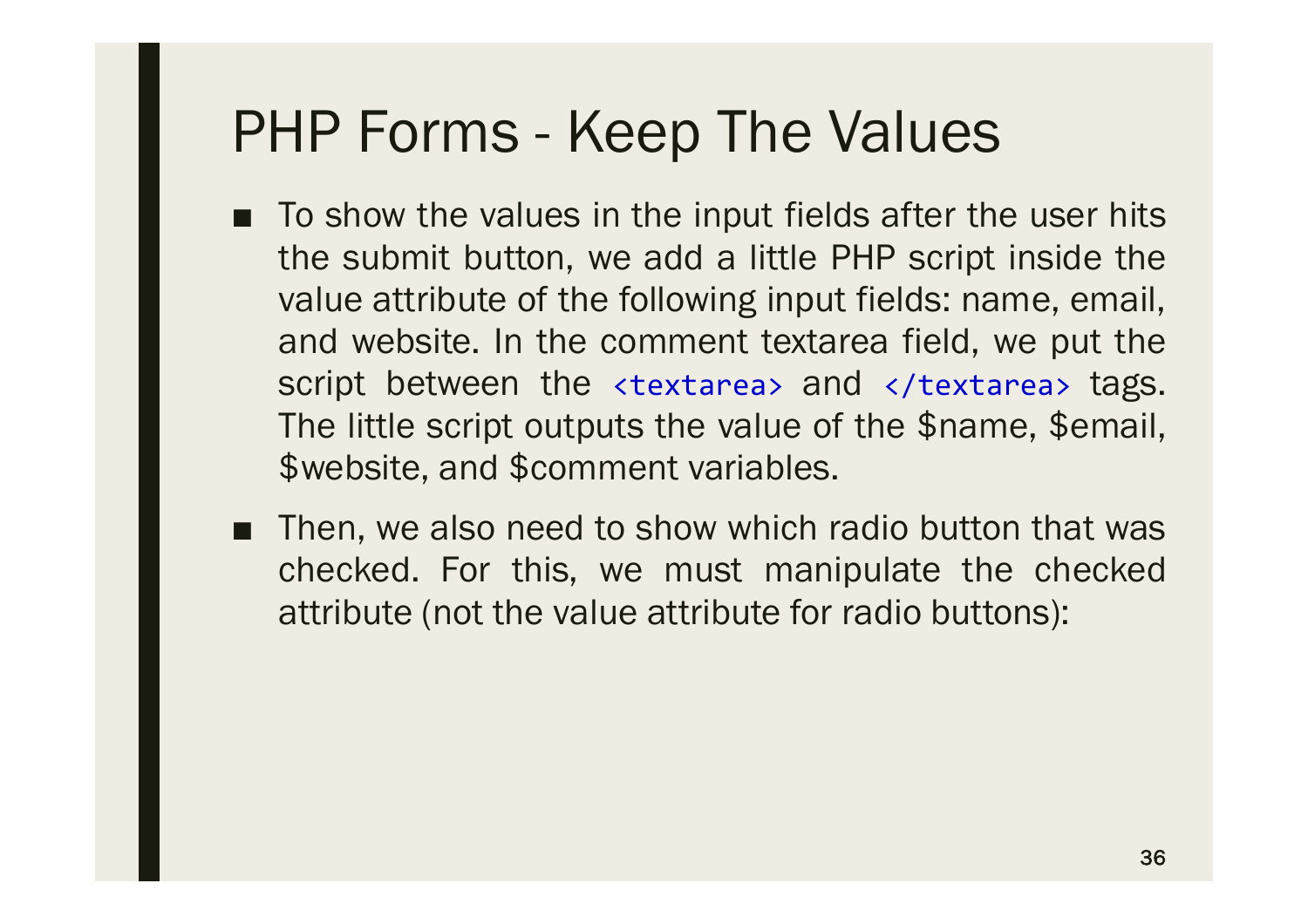### PHP Forms - Keep The Values

```
Name: <input type="text" name="name" value="<?php echo $
name; ? > " >
E-mail: 
<input type="text" name="email" value="<?php echo $email
;?>">
Website: <input type="text" name="website" value="<?php
echo $website;?>">
Comment: <textarea name="comment" rows="5" cols="40"><?p
hp echo $comment;?></textarea>
```